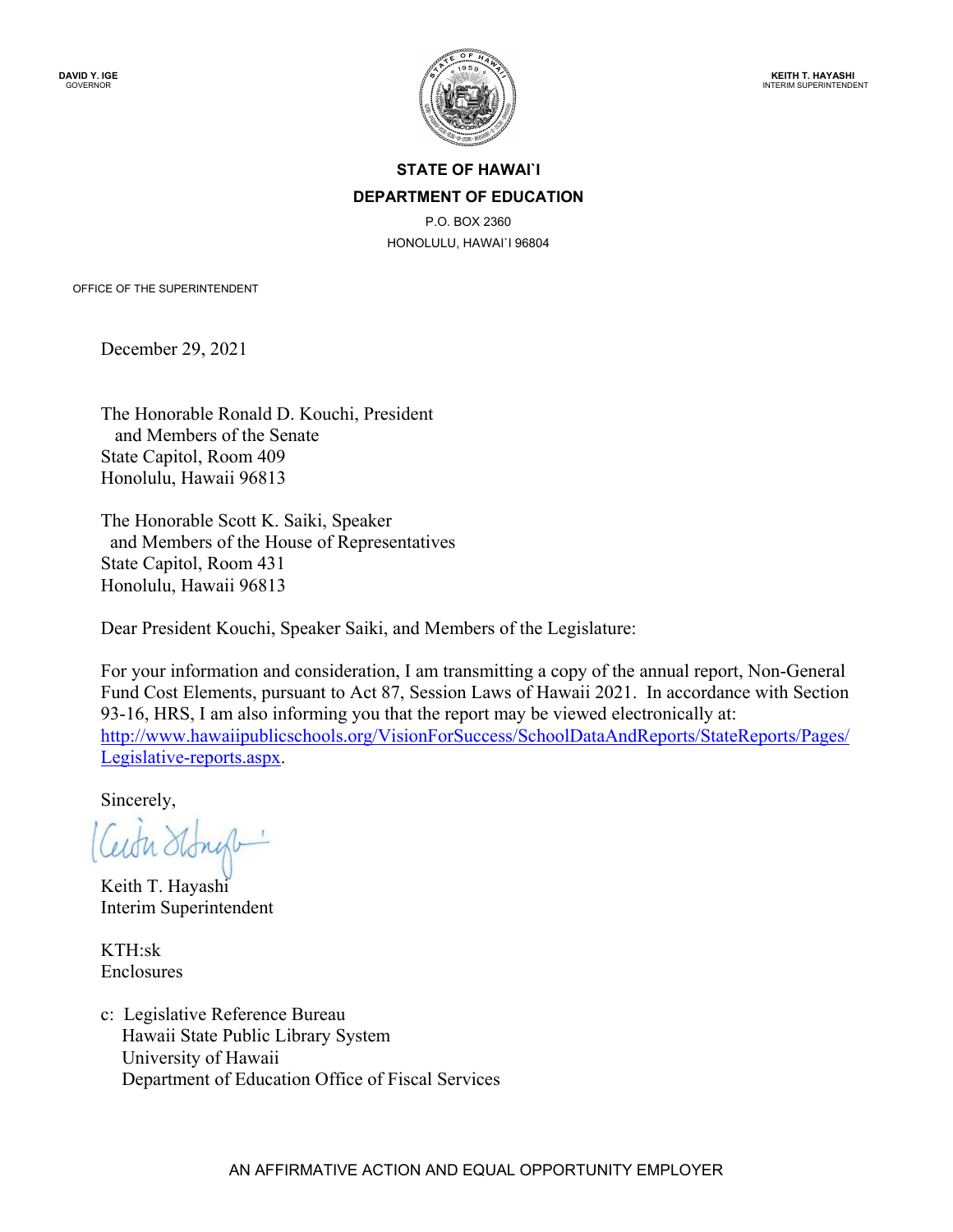

# State of Hawaii Department of Education

# **Annual Report on Non-General Fund Cost Elements**

December 2021

Act 87, Session Laws of Hawaii 2021, requires the Hawaii State Department of Education (Department) to annually report for each non-general fund account under its control that includes budget details by cost element, non-general fund names, and account codes for each item or object code.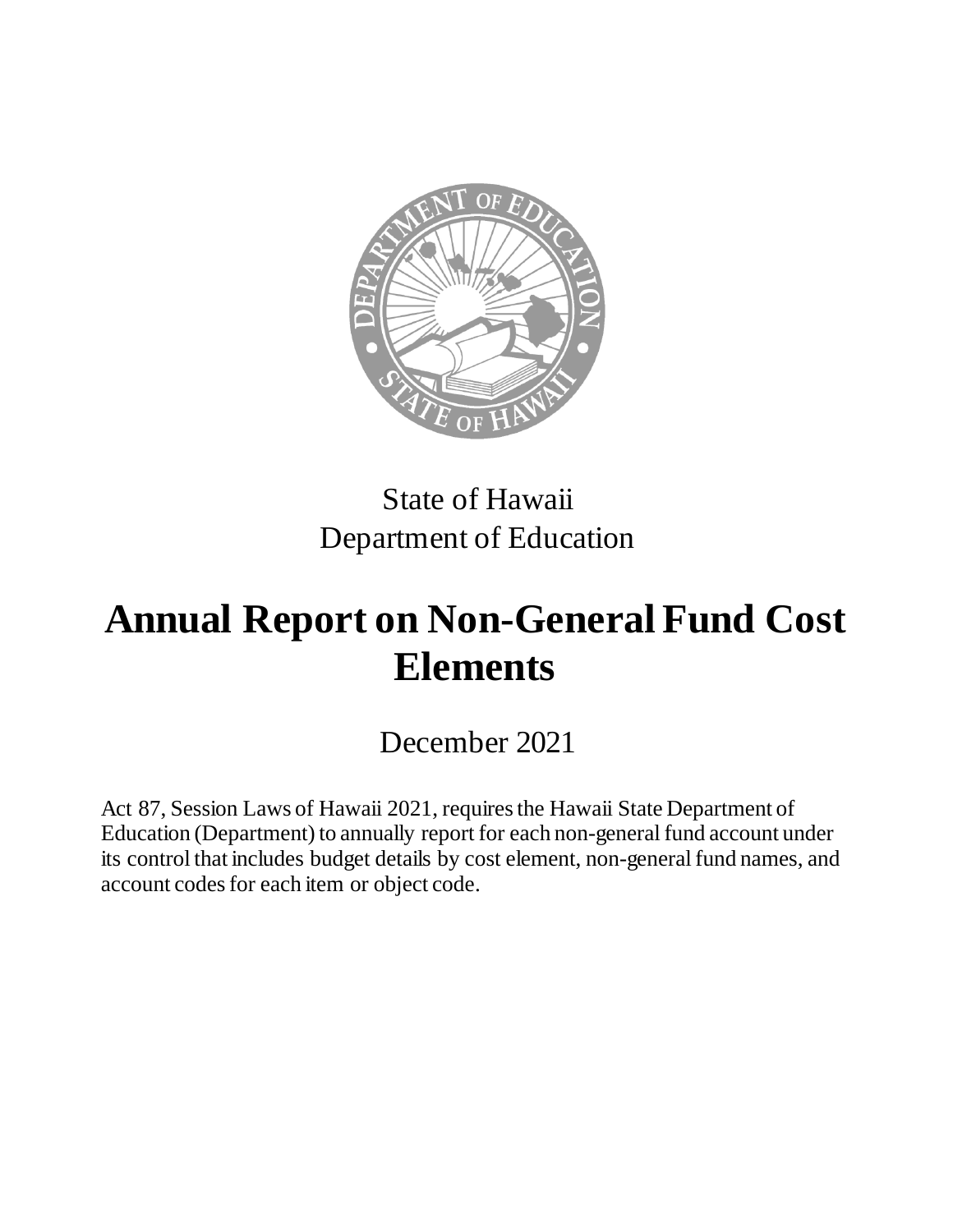Department: EDN<br>
Name of Fund: Feder Fund Type (MOF):<br>Apprn. Account No.: S-210-E Apprn. Account No.:

Federal Funds - EDN 100 Legal Authority: Elementary and Secondary Education Act

|                           | FY 2021-22       | FY 2022-23       |
|---------------------------|------------------|------------------|
|                           | <b>Estimated</b> | <b>Estimated</b> |
| A. Personal Services      | 73,129,336       | 73,129,336       |
|                           |                  |                  |
| B. Other Current Expenses | 66,161,000       | 66,161,000       |
|                           |                  |                  |
| C. Equipment              | 304,400          | 304,400          |
|                           |                  |                  |
| M. Motor Vehicles         |                  | 0                |
|                           |                  |                  |
| Leases                    | 0                | 0                |
|                           |                  |                  |
| <b>TOTAL</b>              | 139,594,736      | 139,594,736      |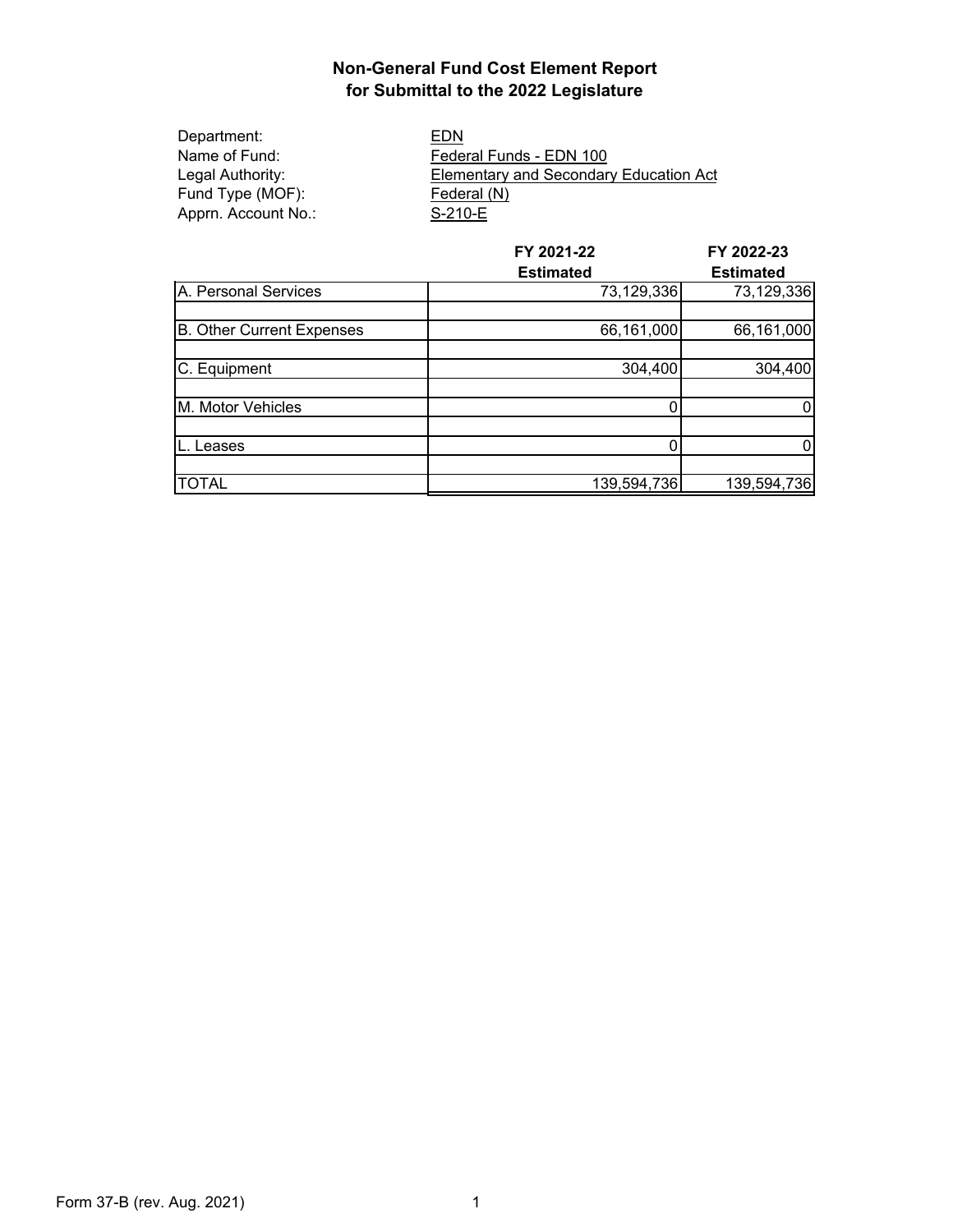| Department:         | EDN                                                    |
|---------------------|--------------------------------------------------------|
| Name of Fund:       | Federal Funds - EDN 150                                |
| Legal Authority: l  | I.D.E.A., SPED Pre-school, and Impact Aid Disabilities |
| Fund Type (MOF):    | Federal (N)                                            |
| Apprn. Account No.: | S-215-E                                                |

|                           | FY 2021-22       | FY 2022-23       |
|---------------------------|------------------|------------------|
|                           | <b>Estimated</b> | <b>Estimated</b> |
| A. Personal Services      | 23,463,976       | 23,463,976       |
|                           |                  |                  |
| B. Other Current Expenses | 33,427,494       | 33,427,494       |
|                           |                  |                  |
| C. Equipment              |                  | 0                |
|                           |                  |                  |
| M. Motor Vehicles         |                  | 0                |
|                           |                  |                  |
| eases                     |                  | 0                |
|                           |                  |                  |
| <b>TOTAL</b>              | 56,891,470       | 56,891,470       |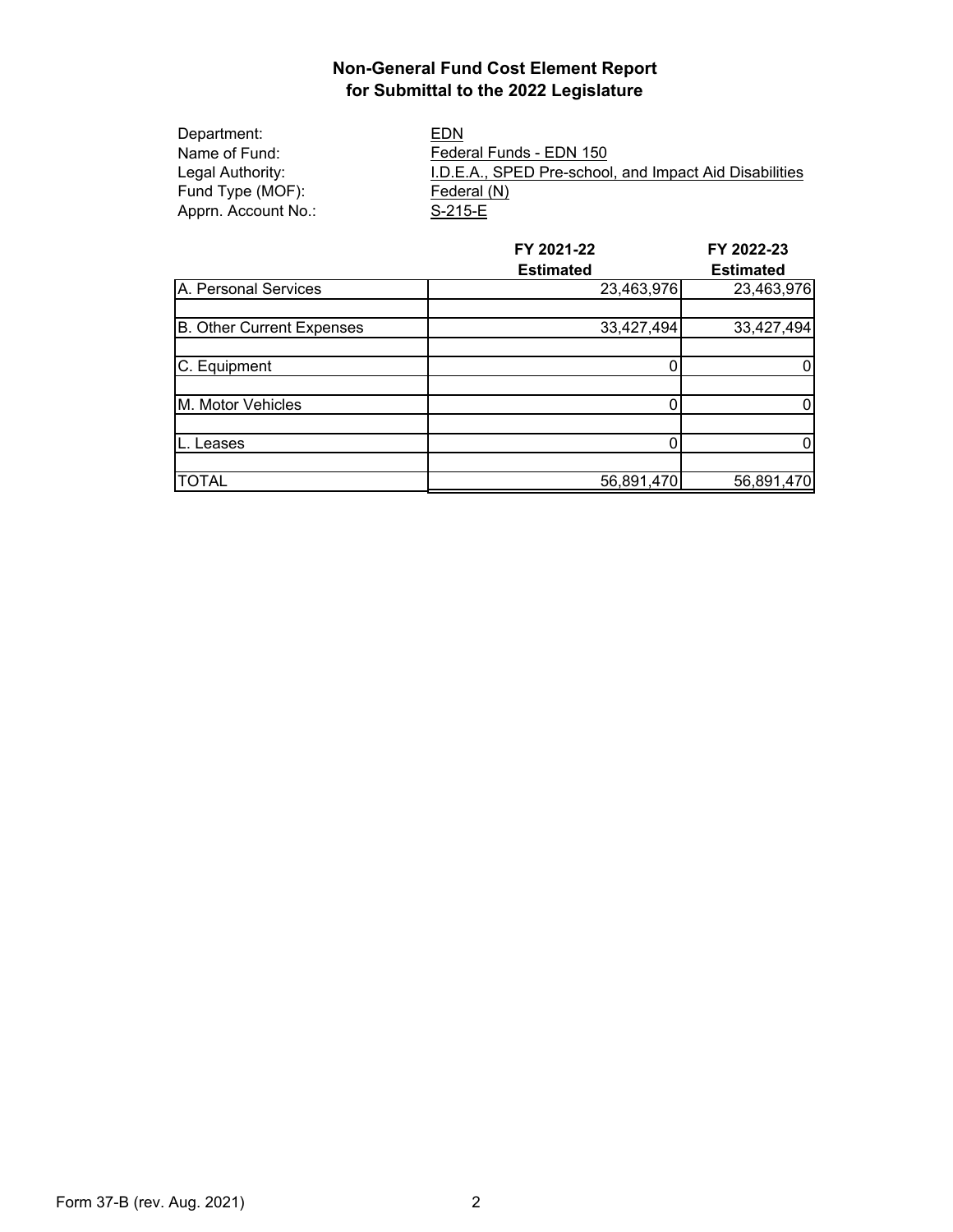Department: EDN<br>Name of Fund: Feder Fund Type (MOF):<br>
Apprn. Account No.: S-220-E Apprn. Account No.:

Name of Fund: Federal Funds - EDN 200<br>
Legal Authority: Education for Homeless C Education for Homeless Children & Youth Grant<br>Federal (N)

|                           | FY 2021-22       | FY 2022-23       |
|---------------------------|------------------|------------------|
|                           | <b>Estimated</b> | <b>Estimated</b> |
| A. Personal Services      | 420,000          | 420,000          |
|                           |                  |                  |
| B. Other Current Expenses | 80,000           | 80,000           |
|                           |                  |                  |
| C. Equipment              | 0                | 0                |
|                           |                  |                  |
| M. Motor Vehicles         |                  | 0                |
|                           |                  |                  |
| Leases                    |                  | 0                |
|                           |                  |                  |
| <b>TOTAL</b>              | 500,000          | 500,000          |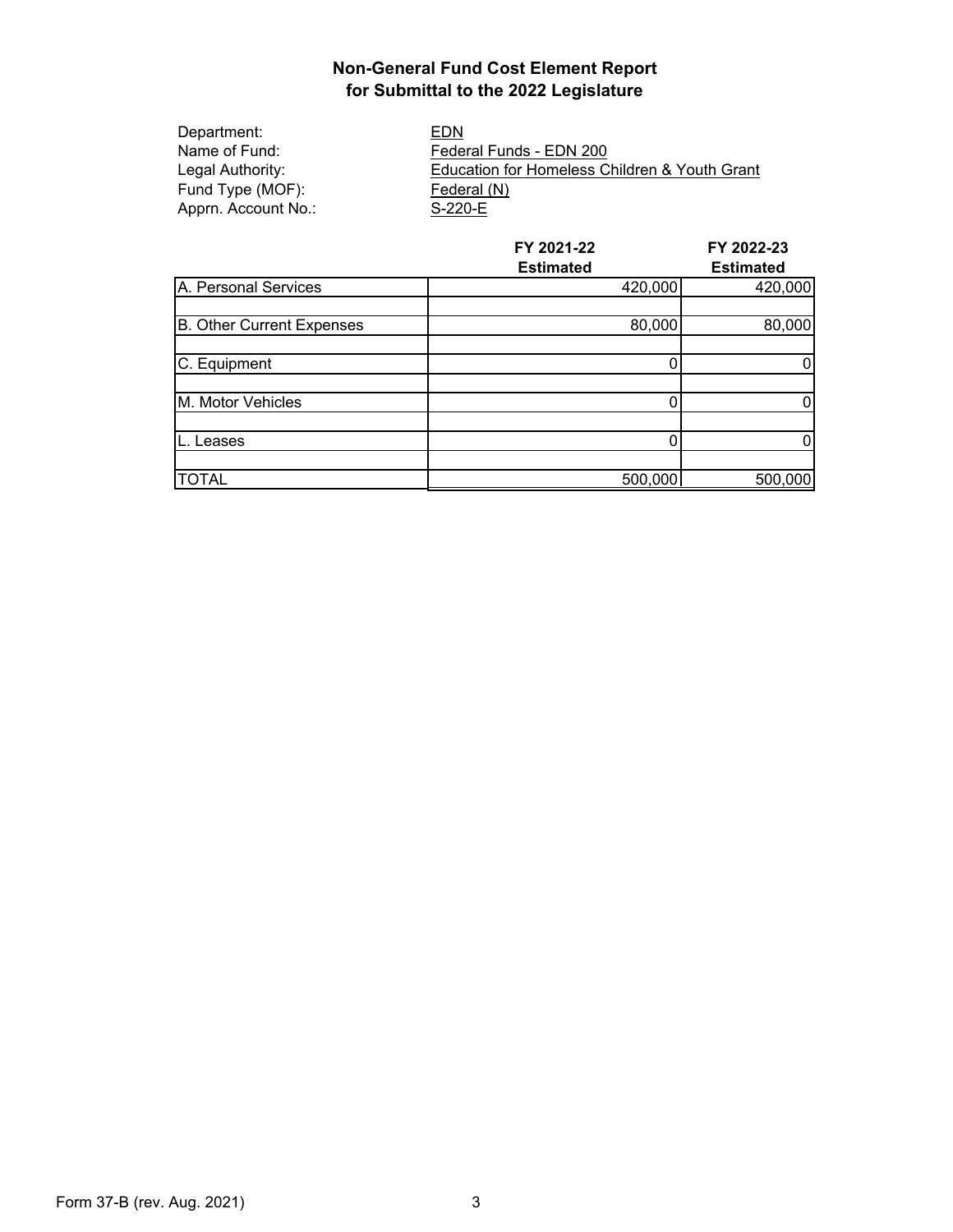| Department:         |
|---------------------|
| Name of Fund:       |
| Legal Authority:    |
| Fund Type (MOF):    |
| Apprn. Account No.: |

EDN Federal Funds - EDN 400 USDA Child Nutrition Program Federal (N)  $S-240-E$ 

|                           | FY 2021-22       | FY 2022-23       |
|---------------------------|------------------|------------------|
|                           | <b>Estimated</b> | <b>Estimated</b> |
| A. Personal Services      | 49,347,029       | 49,347,029       |
|                           |                  |                  |
| B. Other Current Expenses | 12,240,950       | 12,240,950       |
|                           |                  |                  |
| C. Equipment              | 3,226,000        | 3,226,000        |
|                           |                  |                  |
| M. Motor Vehicles         | 200,000          | 200000           |
|                           |                  |                  |
| Leases                    | 0                | 0                |
|                           |                  |                  |
| <b>TOTAL</b>              | 65,013,979       | 65,013,979       |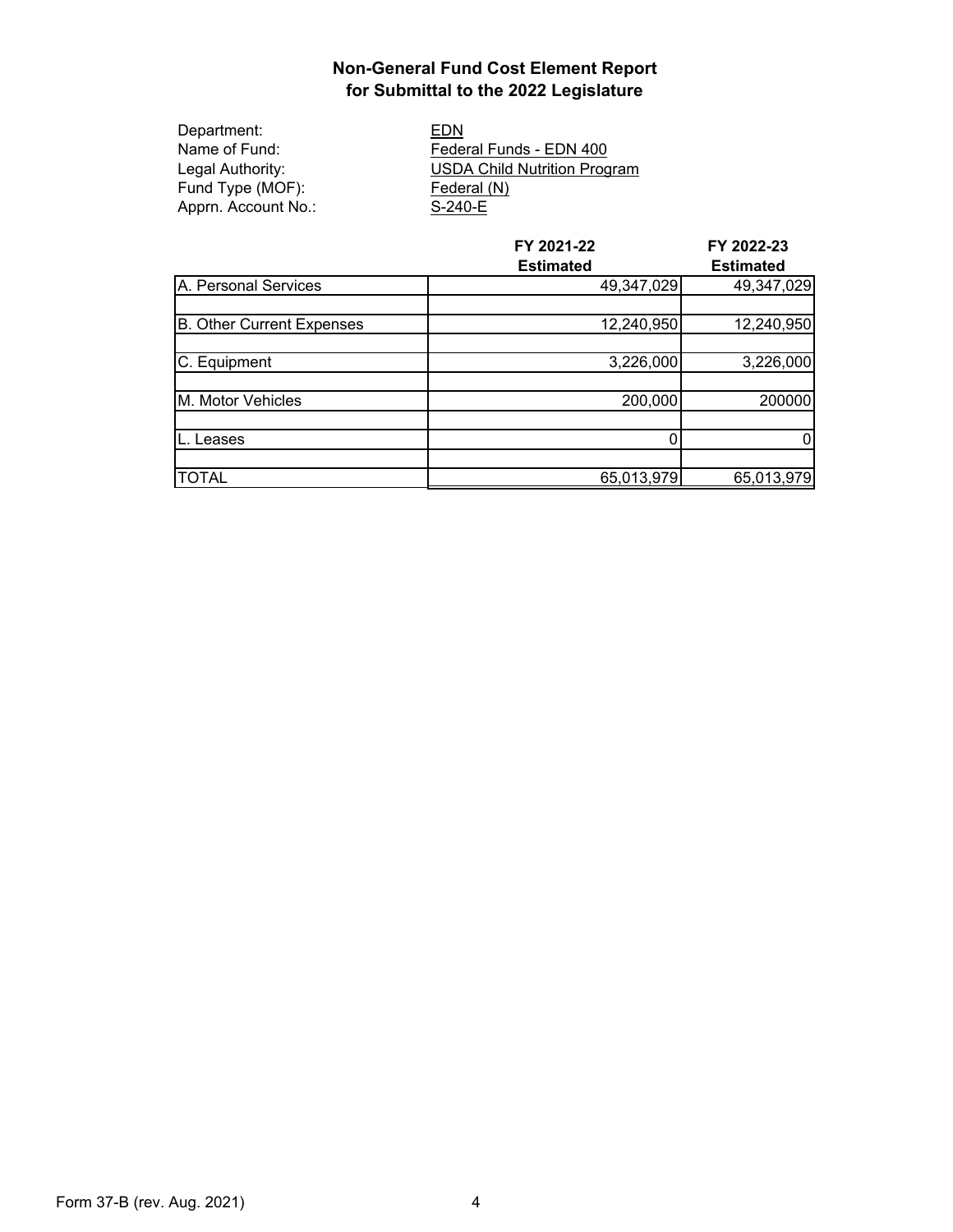| Department:         |
|---------------------|
| Name of Fund:       |
| Legal Authority:    |
| Fund Type (MOF):    |
| Apprn. Account No.: |

EDN<sub>.</sub> Federal Funds - EDN 400 USDA Child Nutrition Program Federal (N)  $S-241-E$ 

|                           | FY 2021-22       | FY 2022-23       |
|---------------------------|------------------|------------------|
|                           | <b>Estimated</b> | <b>Estimated</b> |
| A. Personal Services      | 1,047,459        | 1,047,459        |
|                           |                  |                  |
| B. Other Current Expenses | 847,866          | 847,866          |
|                           |                  |                  |
| C. Equipment              |                  | 0                |
|                           |                  |                  |
| M. Motor Vehicles         |                  | 0                |
|                           |                  |                  |
| Leases                    |                  | 0                |
|                           |                  |                  |
| <b>TOTAL</b>              | 1,895,325        | 1,895,325        |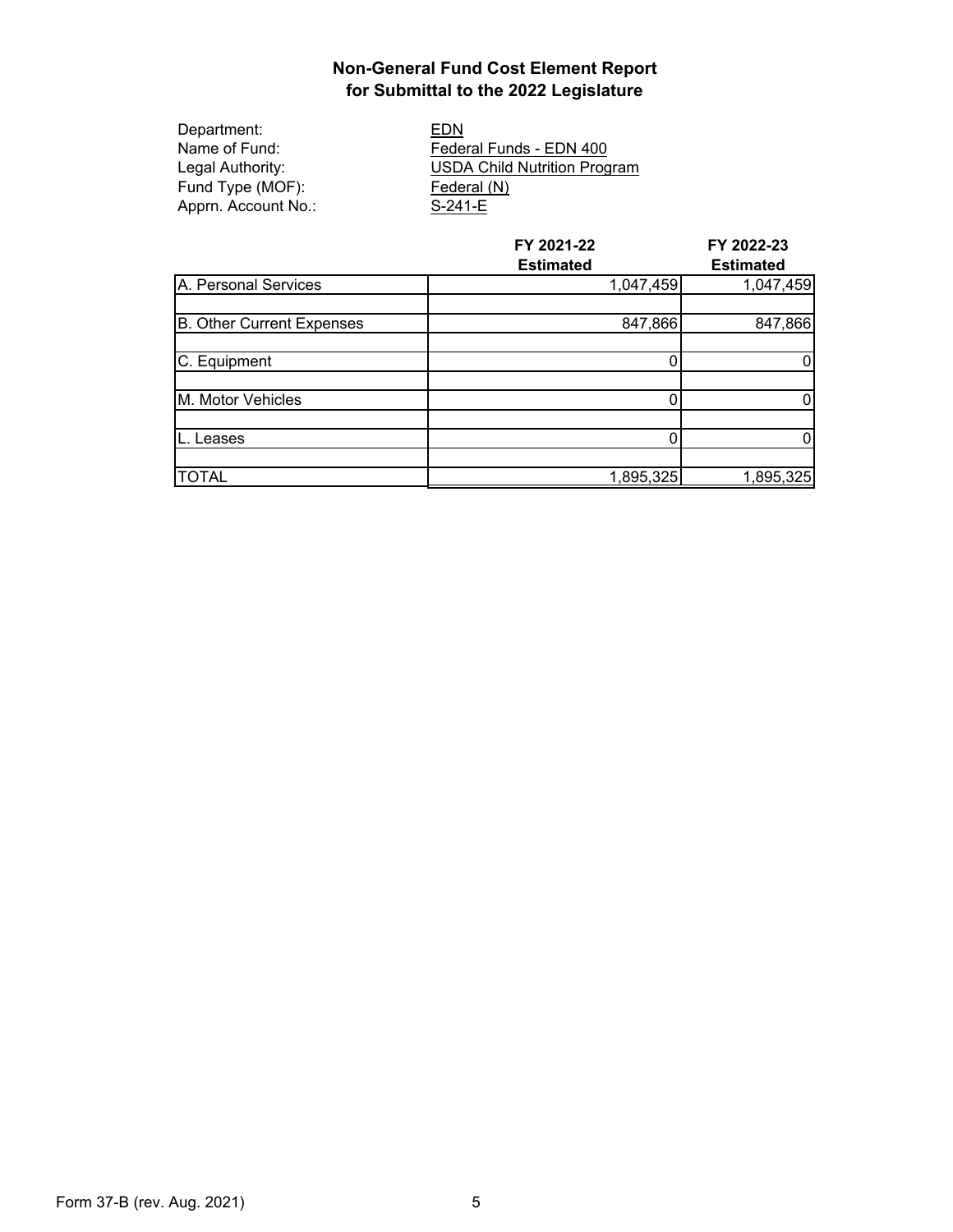| Department:         | EDN                                   |  |
|---------------------|---------------------------------------|--|
| Name of Fund:       | Federal Funds - EDN 500               |  |
| Legal Authority:    | Public Law 113-128 Workforce          |  |
|                     | <b>Innovation and Opportunity Act</b> |  |
|                     | (Adult Education)                     |  |
| Fund Type (MOF):    | Federal (N)                           |  |
| Apprn. Account No.: | S-250-E                               |  |

|                           | FY 2021-22       | FY 2022-23       |
|---------------------------|------------------|------------------|
|                           | <b>Estimated</b> | <b>Estimated</b> |
| A. Personal Services      | 2,100,217        | 2,100,217        |
|                           |                  |                  |
| B. Other Current Expenses | 1,166,540        | 1,166,540        |
|                           |                  |                  |
| C. Equipment              |                  |                  |
|                           |                  |                  |
| M. Motor Vehicles         |                  | 0                |
|                           |                  |                  |
| eases.                    |                  | 0                |
|                           |                  |                  |
| <b>TOTAL</b>              | 3,266,757        | 3,266,757        |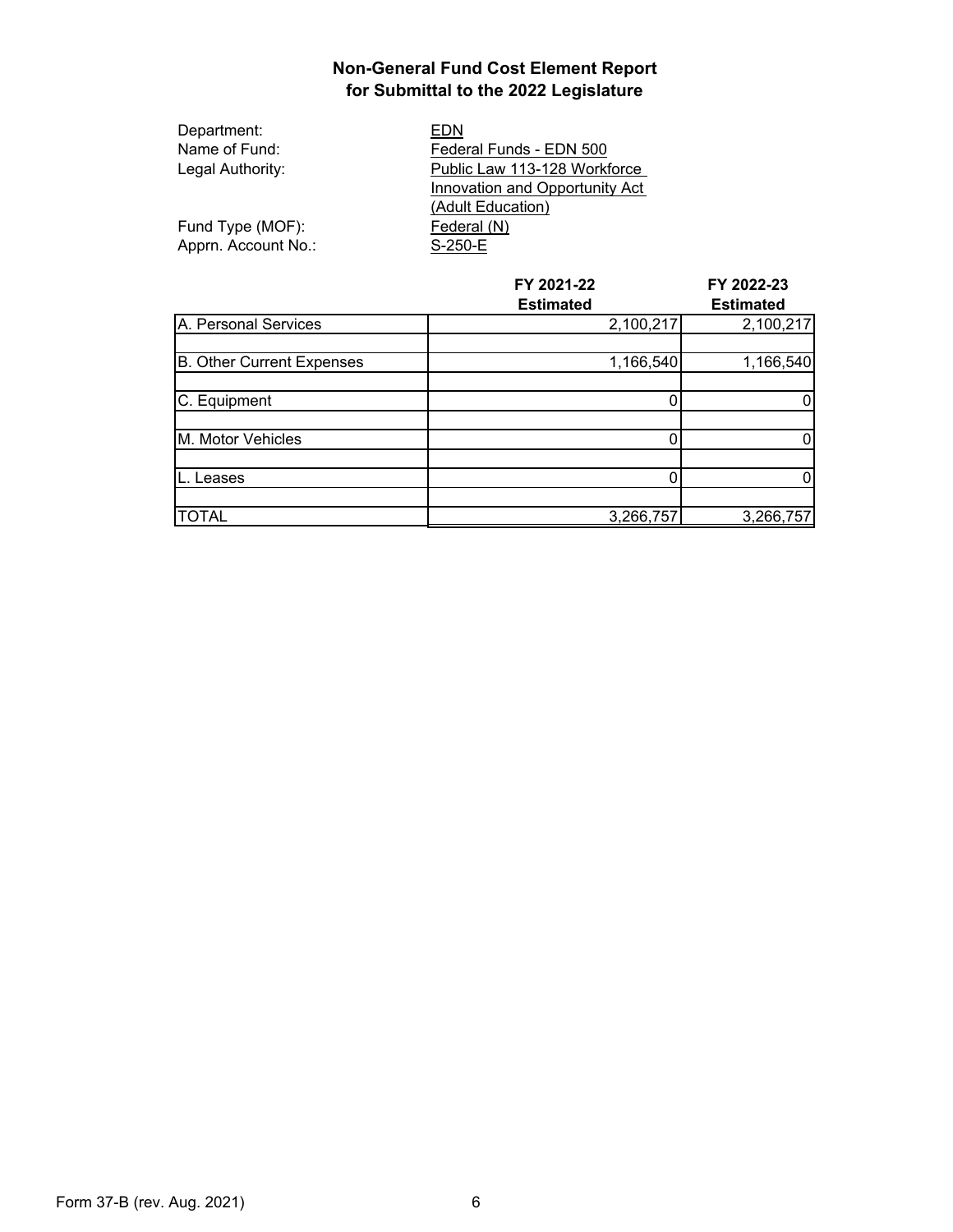| Department:         | EDN                     |
|---------------------|-------------------------|
| Name of Fund:       | Federal Funds - EDN 700 |
| Legal Authority:    | <b>Head Start Act</b>   |
| Fund Type (MOF):    | <b>Federal (N)</b>      |
| Apprn. Account No.: | S-270-E                 |
|                     |                         |

|                                  | FY 2021-22       | FY 2022-23       |
|----------------------------------|------------------|------------------|
|                                  | <b>Estimated</b> | <b>Estimated</b> |
| A. Personal Services             | 78,232           | 78,232           |
|                                  |                  |                  |
| <b>B. Other Current Expenses</b> | 47,396           | 47,396           |
|                                  |                  |                  |
| C. Equipment                     |                  | 0                |
|                                  |                  |                  |
| M. Motor Vehicles                |                  | 0                |
|                                  |                  |                  |
| Leases                           |                  | 0                |
|                                  |                  |                  |
| <b>TOTAL</b>                     | 125,628          | 125,628          |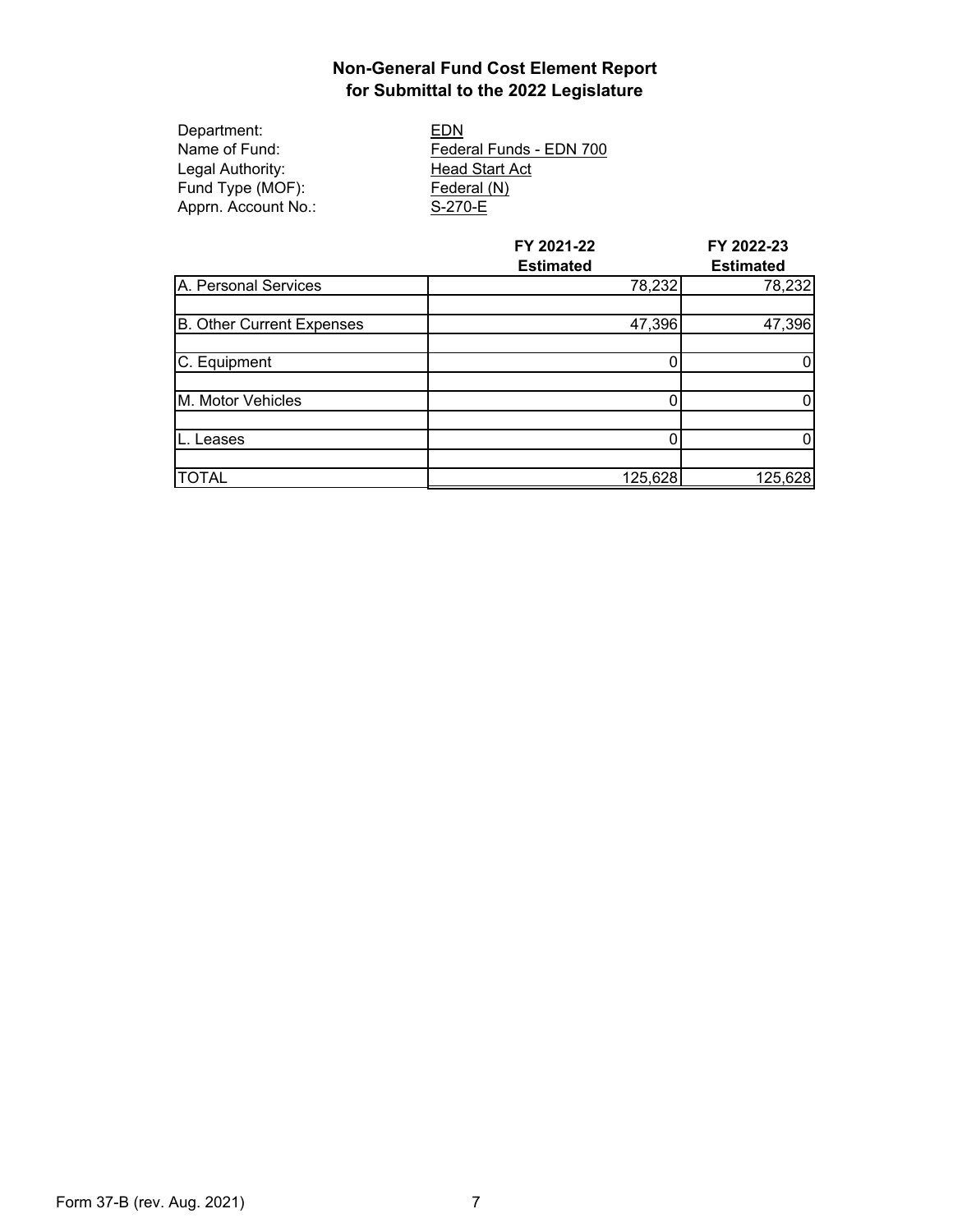| EDN                                   |
|---------------------------------------|
| School Level Ag & Industrial Pursuits |
| Section 302A-420, HRS                 |
| Special                               |
| S-301-E                               |
|                                       |

|                                  | FY 2021-22<br><b>Estimated</b> | FY 2022-23<br><b>Estimated</b> |
|----------------------------------|--------------------------------|--------------------------------|
| A. Personal Services             | 10,000                         | 10,000                         |
| <b>B. Other Current Expenses</b> | 20,000                         | 520,000                        |
| C. Equipment                     |                                |                                |
| M. Motor Vehicles                |                                | 0                              |
| Leases                           |                                | 0                              |
| <b>TOTAL</b>                     | 30,000                         | 530,000                        |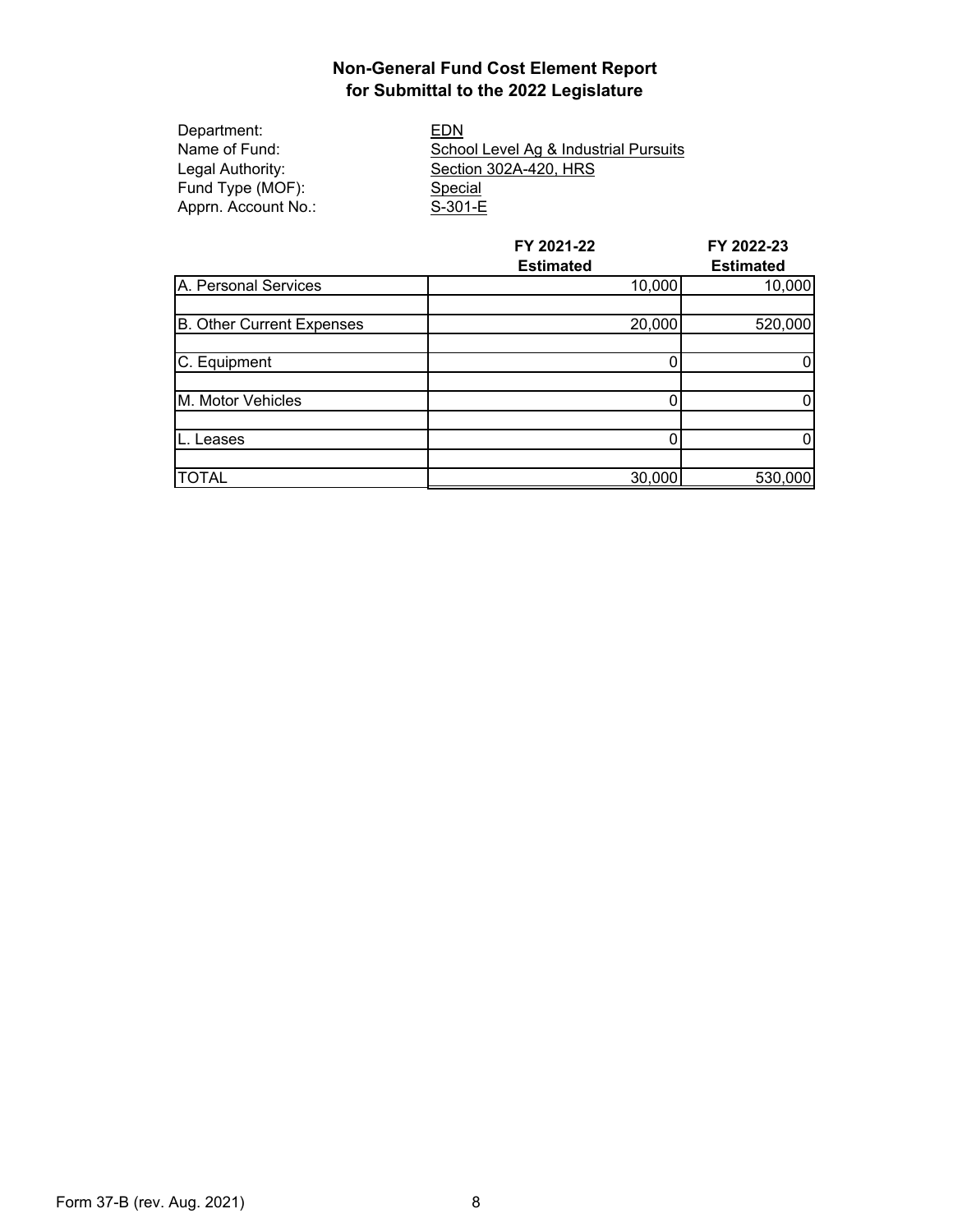| EDN              |
|------------------|
| <b>Adult Edu</b> |
| Section 3        |
| Special          |
| $S-302-E$        |
|                  |

EDN **Adult Education Special Fund** Section 302A-435, HRS Special

|                                  | FY 2021-22       | FY 2022-23       |
|----------------------------------|------------------|------------------|
|                                  | <b>Estimated</b> | <b>Estimated</b> |
| A. Personal Services             | 503,158          | 503,158          |
|                                  |                  |                  |
| <b>B.</b> Other Current Expenses | 1,123,750        | 1,123,750        |
|                                  |                  |                  |
| C. Equipment                     |                  | 0                |
|                                  |                  |                  |
| M. Motor Vehicles                |                  | 0                |
|                                  |                  |                  |
| eases.                           |                  | 0                |
|                                  |                  |                  |
| <b>TOTAL</b>                     | 1,626,908        | 1,626,908        |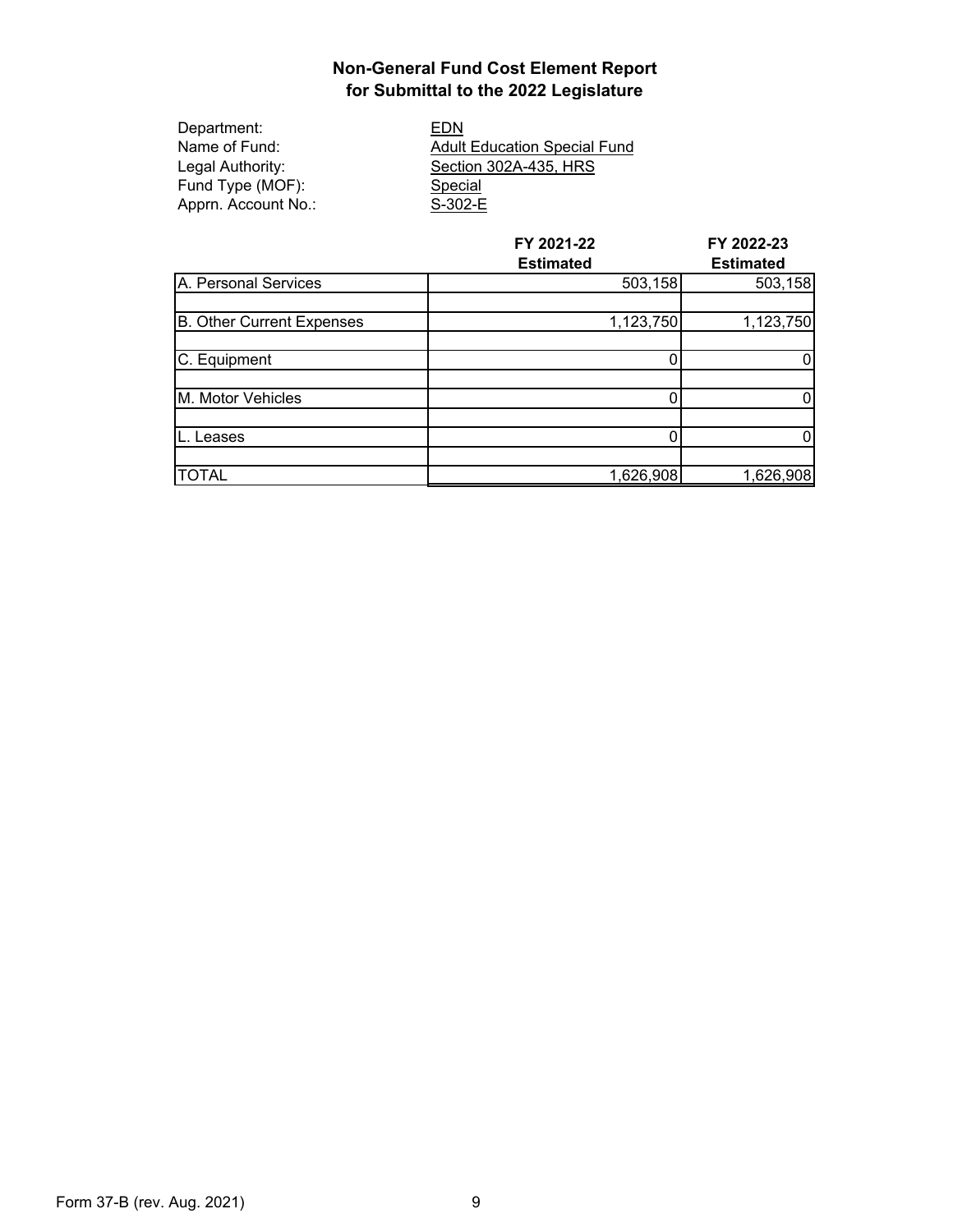| Department:         | EDN                   |
|---------------------|-----------------------|
| Name of Fund:       | School Food Service   |
| Legal Authority:    | Section 302A-405, HRS |
| Fund Type (MOF):    | <b>Special</b>        |
| Apprn. Account No.: | $S-304-E$             |

|                           | FY 2021-22<br><b>Estimated</b> | FY 2022-23<br><b>Estimated</b> |
|---------------------------|--------------------------------|--------------------------------|
| A. Personal Services      | 1,868,098                      | 1,868,098                      |
| B. Other Current Expenses | 38,182,468                     | 38,182,468                     |
| C. Equipment              | 900,000                        | 900,000                        |
| M. Motor Vehicles         |                                | 0                              |
| Leases                    |                                | 0                              |
| <b>TOTAL</b>              | 40,950,566                     | 40,950,566                     |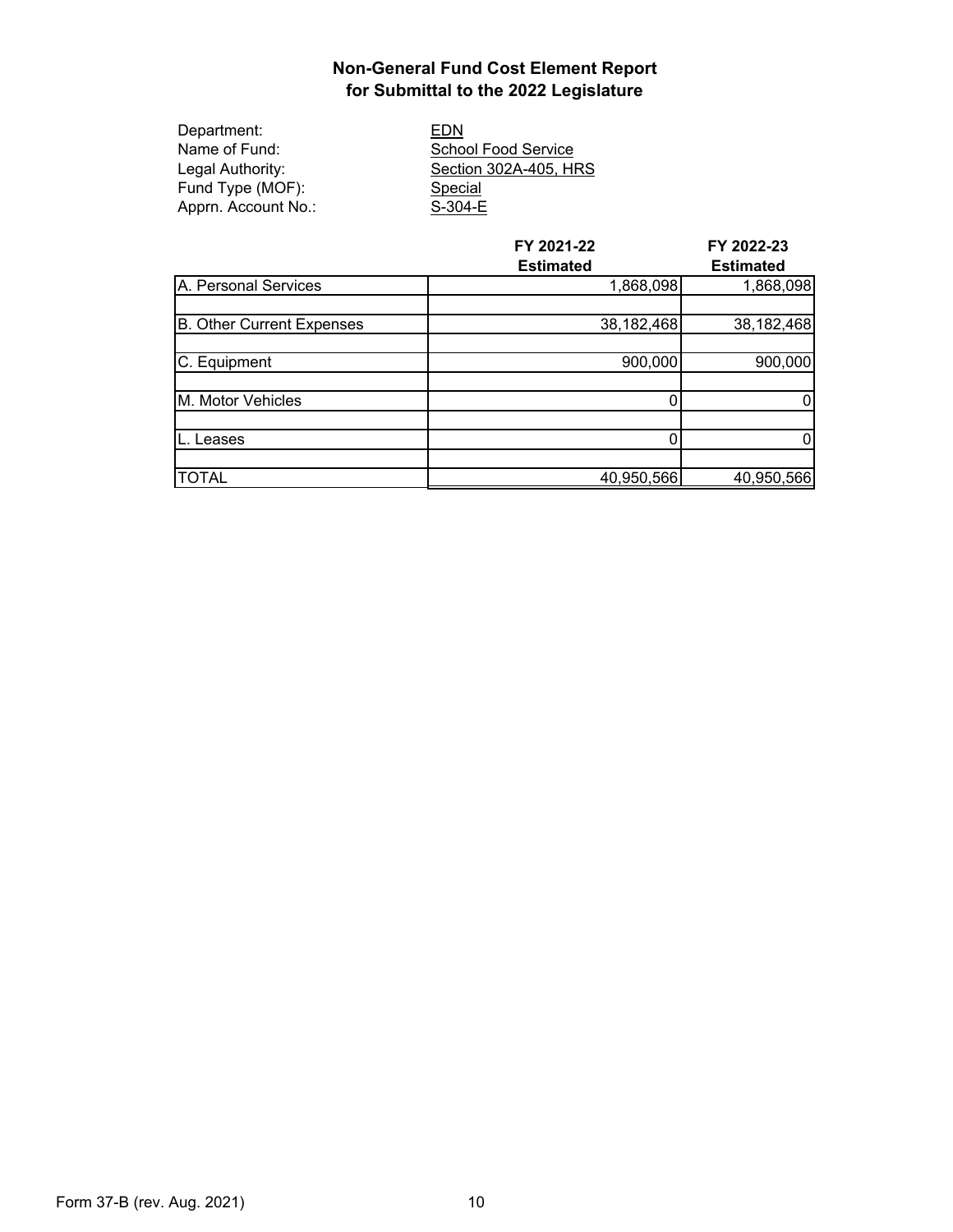| Department:         | EDN                                  |
|---------------------|--------------------------------------|
| Name of Fund:       | <b>Comprehensive Student Support</b> |
|                     | Services Human Resources             |
|                     | Stipend Program                      |
| Legal Authority:    | Section 302A-707, HRS                |
| Fund Type (MOF):    | Special                              |
| Apprn. Account No.: | S-305-E                              |

|                           | FY 2021-22<br><b>Estimated</b> | FY 2022-23<br><b>Estimated</b> |
|---------------------------|--------------------------------|--------------------------------|
| A. Personal Services      |                                |                                |
| B. Other Current Expenses | 250,000                        | 250,000                        |
| C. Equipment              |                                |                                |
| M. Motor Vehicles         |                                |                                |
| Leases                    |                                |                                |
| <b>TOTAL</b>              | 250,000                        | 250,000                        |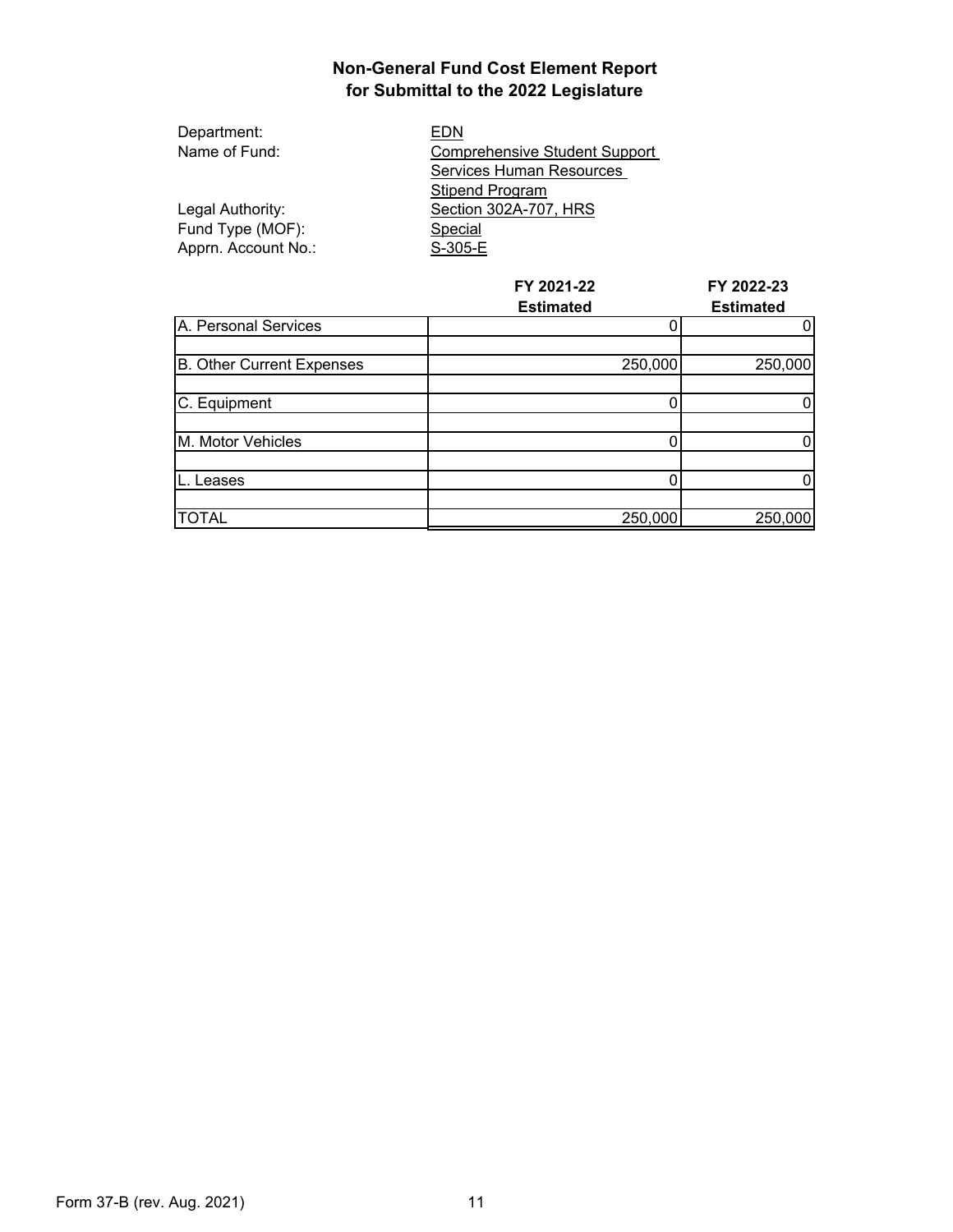| Department:         | EDN                    |
|---------------------|------------------------|
| Name of Fund:       | <b>Teacher Housing</b> |
| Legal Authority:    | Section 302A-833, HRS  |
| Fund Type (MOF):    | Revolving              |
| Apprn. Account No.: | S-310-E                |
|                     |                        |

|                           | FY 2021-22<br><b>Estimated</b> | FY 2022-23<br><b>Estimated</b> |
|---------------------------|--------------------------------|--------------------------------|
| A. Personal Services      | 186,706                        | 186,706                        |
| B. Other Current Expenses | 332,770                        | 332,770                        |
| C. Equipment              |                                |                                |
| M. Motor Vehicles         |                                |                                |
| Leases                    |                                |                                |
| <b>TOTAL</b>              | 519,476                        | 519,476                        |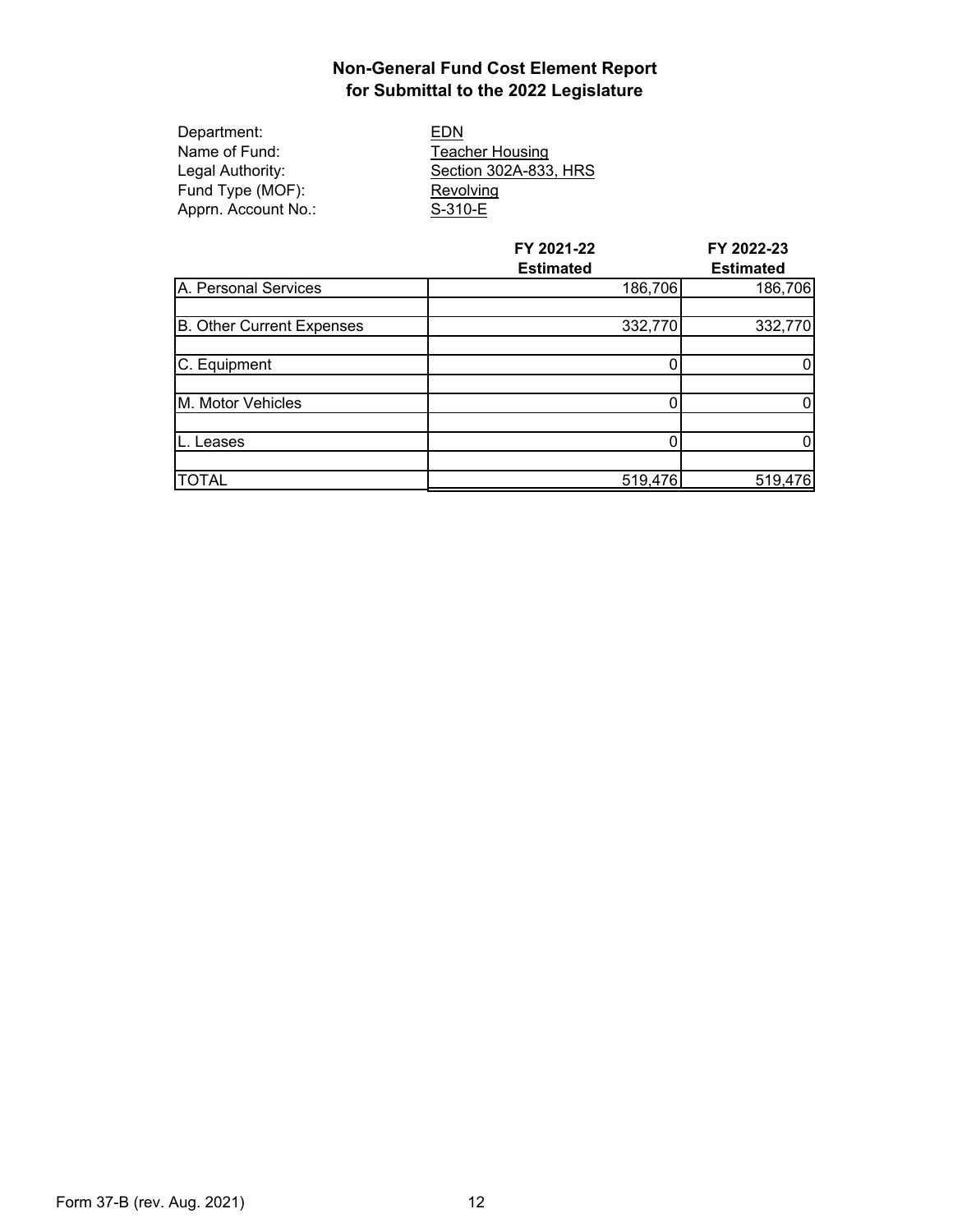Department: EDN<br>
Name of Fund: Adult Fund Type (MOF):<br>Apprn. Account No.: S-322-E Apprn. Account No.:

Name of Fund:<br>
Legal Authority: Capacity Section 302A-435, HRS Section 302A-435, HRS

|                           | FY 2021-22<br><b>Estimated</b> | FY 2022-23<br><b>Estimated</b> |
|---------------------------|--------------------------------|--------------------------------|
| A. Personal Services      |                                | 0                              |
|                           |                                |                                |
| B. Other Current Expenses | 500,000                        | 500,000                        |
|                           |                                |                                |
| C. Equipment              |                                |                                |
|                           |                                |                                |
| M. Motor Vehicles         |                                | 0                              |
|                           |                                |                                |
| Leases                    |                                | 0                              |
|                           |                                |                                |
| <b>TOTAL</b>              | 500,000                        | 500,000                        |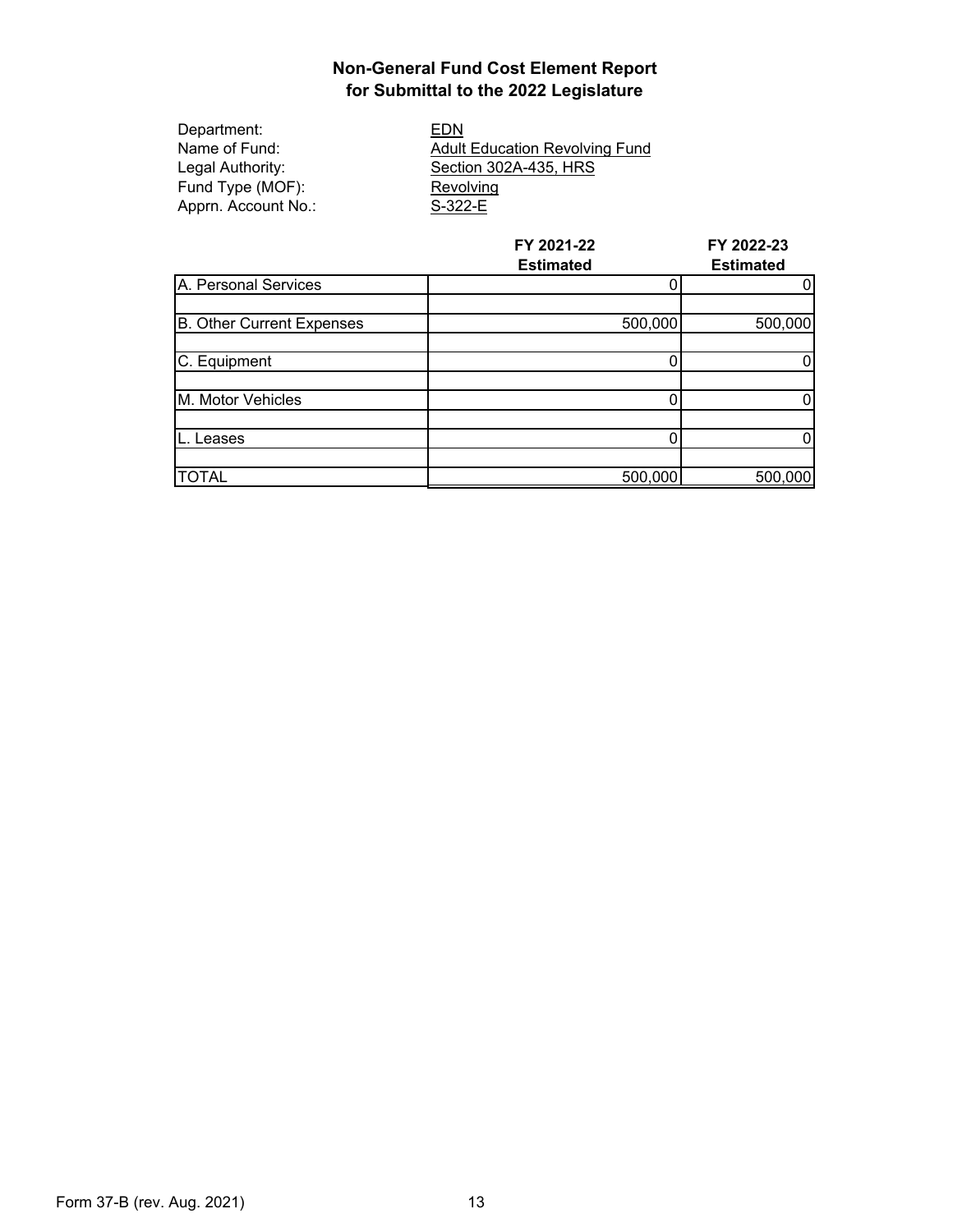| Department:         | EDN                                 |
|---------------------|-------------------------------------|
| Name of Fund:       | Summer School and Intersession Fund |
| Legal Authority: l  | Section 302A-1310, HRS              |
| Fund Type (MOF):    | Special                             |
| Apprn. Account No.: | S-323-E                             |

|                           | FY 2021-22       | FY 2022-23<br><b>Estimated</b> |
|---------------------------|------------------|--------------------------------|
|                           | <b>Estimated</b> |                                |
| A. Personal Services      | 2,337,318        | 2,337,318                      |
|                           |                  |                                |
| B. Other Current Expenses | 1,684,375        | 1,684,375                      |
| C. Equipment              |                  |                                |
| M. Motor Vehicles         |                  |                                |
| Leases                    |                  |                                |
| <b>TOTAL</b>              | 4,021,693        | 4,021,693                      |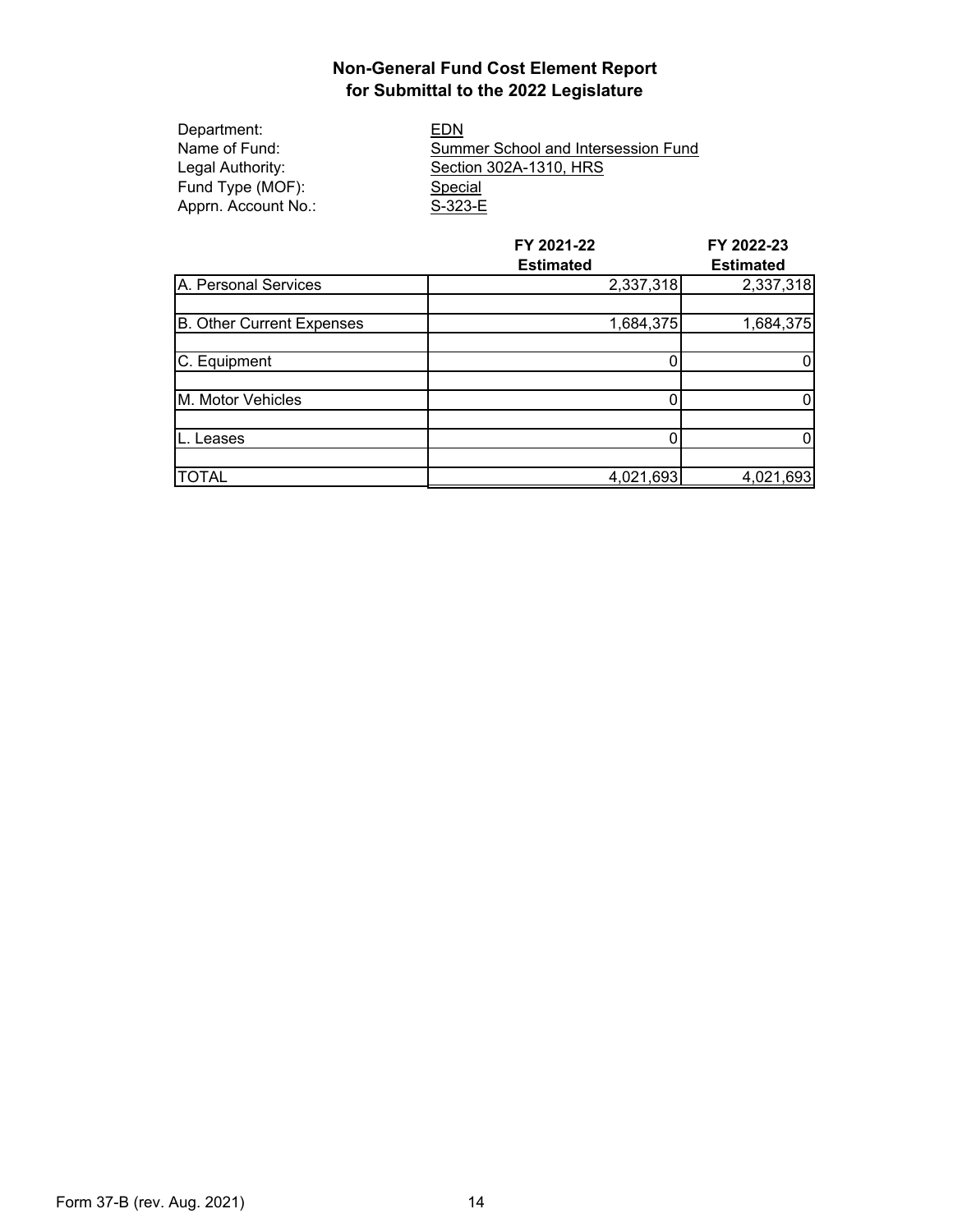Department: EDN<br>
Name of Fund: Comm Fund Type (MOF):<br>
Apprn. Account No.: S-325-E Apprn. Account No.:

Name of Fund: Community Use of School Facilities<br>
Legal Authority: Section 302A-1148, HRS Section 302A-1148, HRS

|                           | FY 2021-22       | FY 2022-23<br><b>Estimated</b> |
|---------------------------|------------------|--------------------------------|
|                           | <b>Estimated</b> |                                |
| A. Personal Services      | 50,000           | 50,000                         |
|                           |                  |                                |
| B. Other Current Expenses | 2,950,000        | 2,950,000                      |
|                           |                  |                                |
| C. Equipment              |                  | 0                              |
|                           |                  |                                |
| M. Motor Vehicles         | 0                | 0                              |
|                           |                  |                                |
| ∟eases                    | 0                | 0                              |
|                           |                  |                                |
| <b>TOTAL</b>              | 3,000,000        | 3,000,000                      |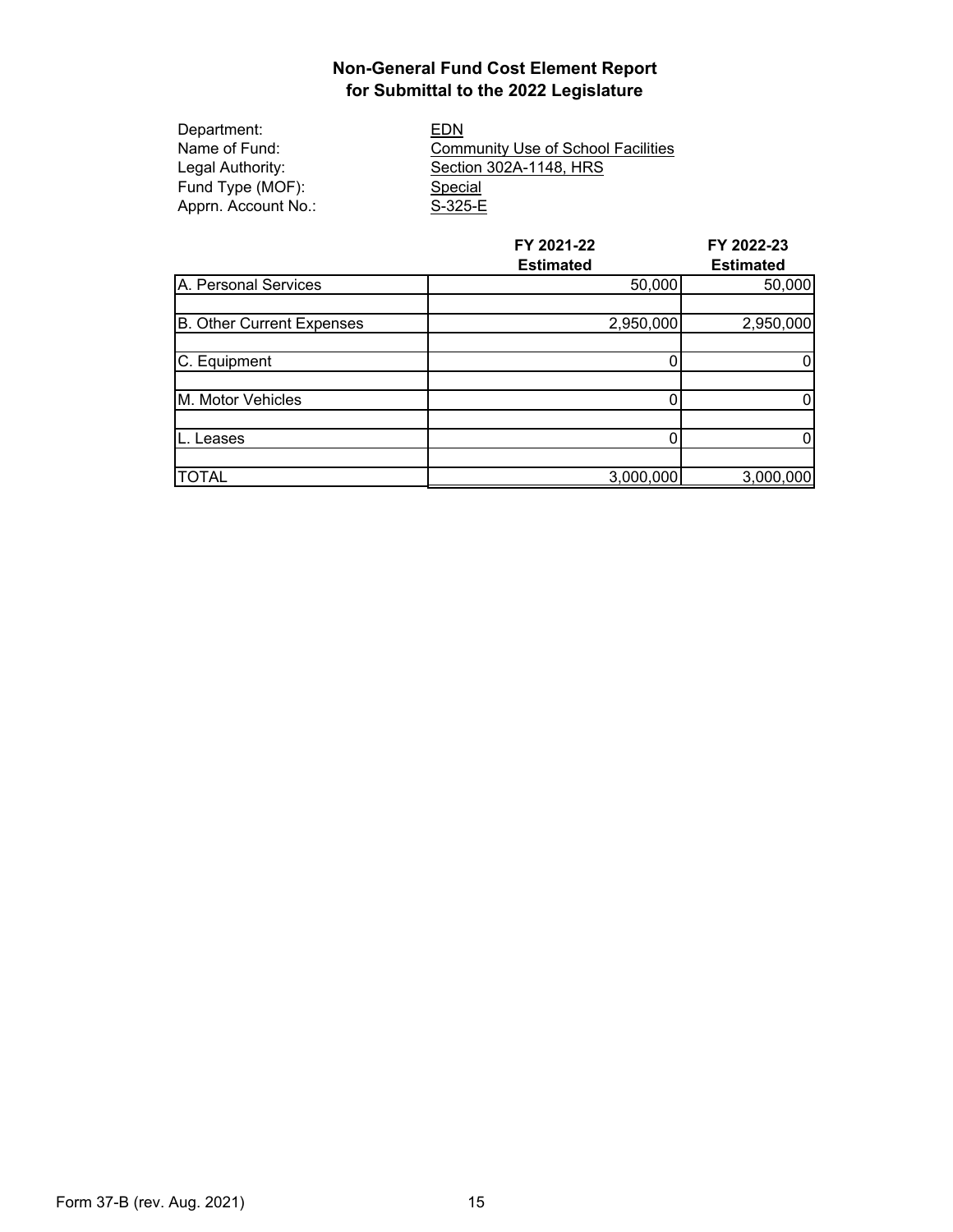| Department:         | EDN                            |
|---------------------|--------------------------------|
| Name of Fund:       | School Bus Fare Revolving Fund |
| Legal Authority:    | Section 302A-407.5, HRS        |
| Fund Type (MOF):    | Revolving                      |
| Apprn. Account No.: | S-326-E                        |
|                     |                                |

|                           | FY 2021-22       | FY 2022-23       |
|---------------------------|------------------|------------------|
|                           | <b>Estimated</b> | <b>Estimated</b> |
| A. Personal Services      | 517,129          | 517,129          |
|                           |                  |                  |
| B. Other Current Expenses | 2,518,058        | 2,518,058        |
|                           |                  |                  |
| C. Equipment              |                  | 0                |
|                           |                  |                  |
| M. Motor Vehicles         |                  | 0                |
|                           |                  |                  |
| eases.                    |                  | 0                |
|                           |                  |                  |
| <b>TOTAL</b>              | 3,035,187        | 3,035,187        |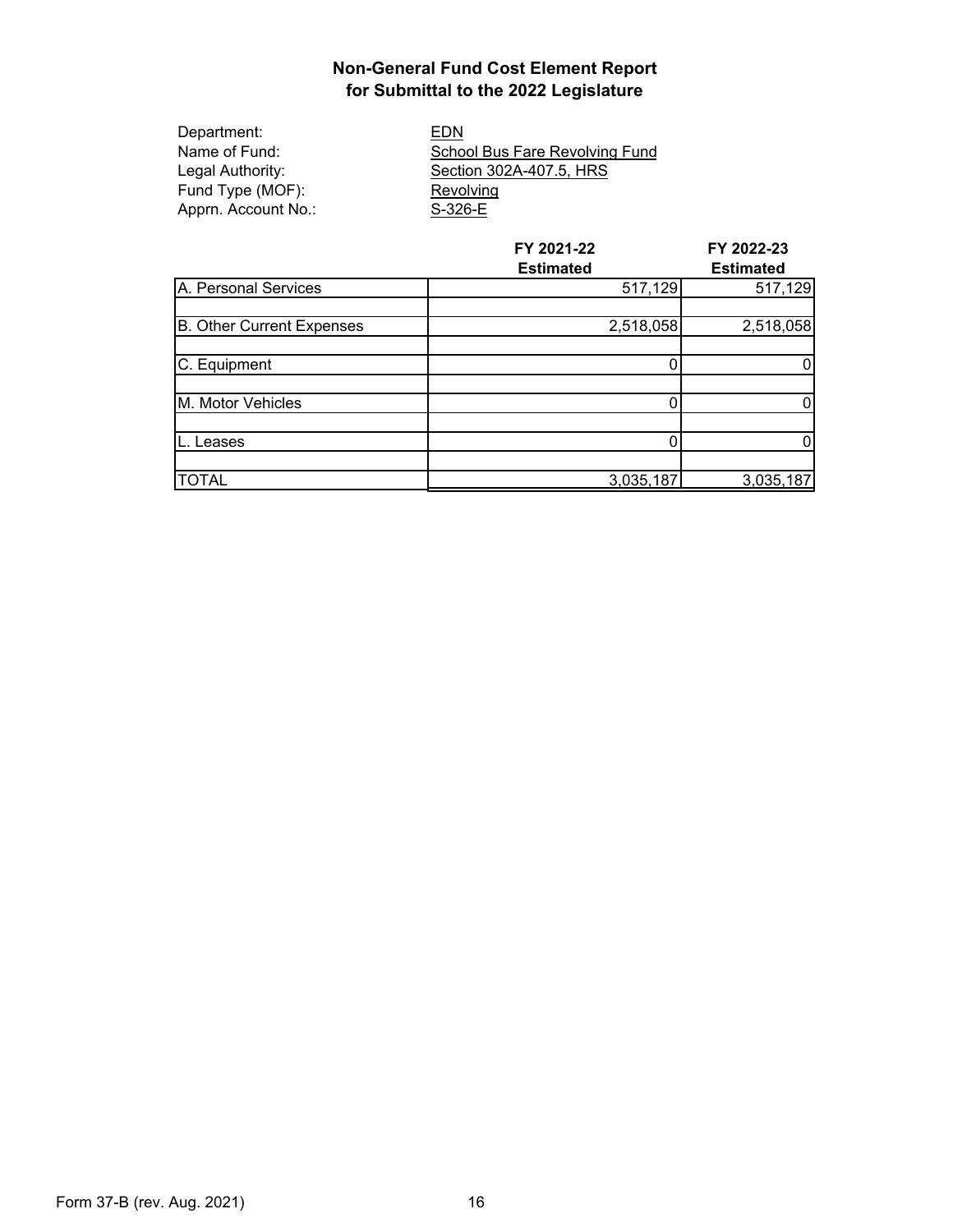| Department:         | EDN                                   |
|---------------------|---------------------------------------|
| Name of Fund:       | Hawaii School-Level Minor R&M Spl Fnd |
| Legal Authority:    | Section 302A-1504.5, HRS              |
| Fund Type (MOF):    | Special                               |
| Apprn. Account No.: | S-327-E                               |
|                     |                                       |

|                                  | FY 2021-22<br><b>Estimated</b> | FY 2022-23<br><b>Estimated</b> |
|----------------------------------|--------------------------------|--------------------------------|
| A. Personal Services             |                                | 0                              |
| <b>B.</b> Other Current Expenses | 200,000                        | 200,000                        |
| C. Equipment                     |                                |                                |
| M. Motor Vehicles                |                                | 0                              |
| Leases                           |                                | 0                              |
| <b>TOTAL</b>                     | 200,000                        | 200,000                        |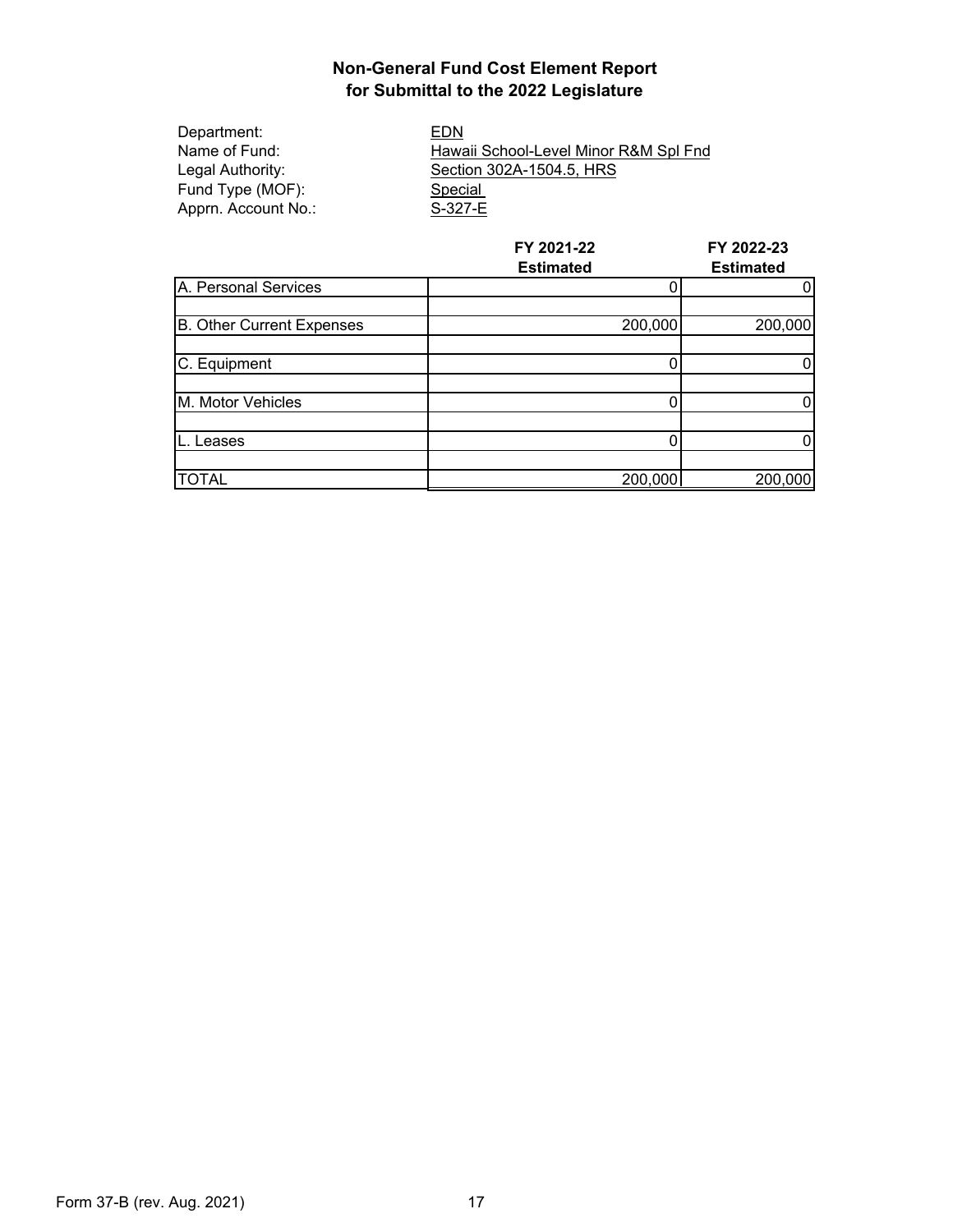| Department:         | EDN                              |  |
|---------------------|----------------------------------|--|
| Name of Fund:       | School Special Fee Revolving     |  |
|                     | Account (Reimb for Lost Textbook |  |
|                     | & Equip)                         |  |
| Legal Authority:    | Section 302A-1130.5-6, HRS       |  |
| Fund Type (MOF):    | Special                          |  |
| Apprn. Account No.: | S-330-E                          |  |

|                           | FY 2021-22<br><b>Estimated</b> | FY 2022-23<br><b>Estimated</b> |
|---------------------------|--------------------------------|--------------------------------|
| A. Personal Services      |                                |                                |
| B. Other Current Expenses | 1,200,000                      | 1,200,000                      |
| C. Equipment              |                                |                                |
| M. Motor Vehicles         |                                |                                |
| eases.                    |                                |                                |
| <b>TOTAL</b>              | 1,200,000                      | 1,200,000                      |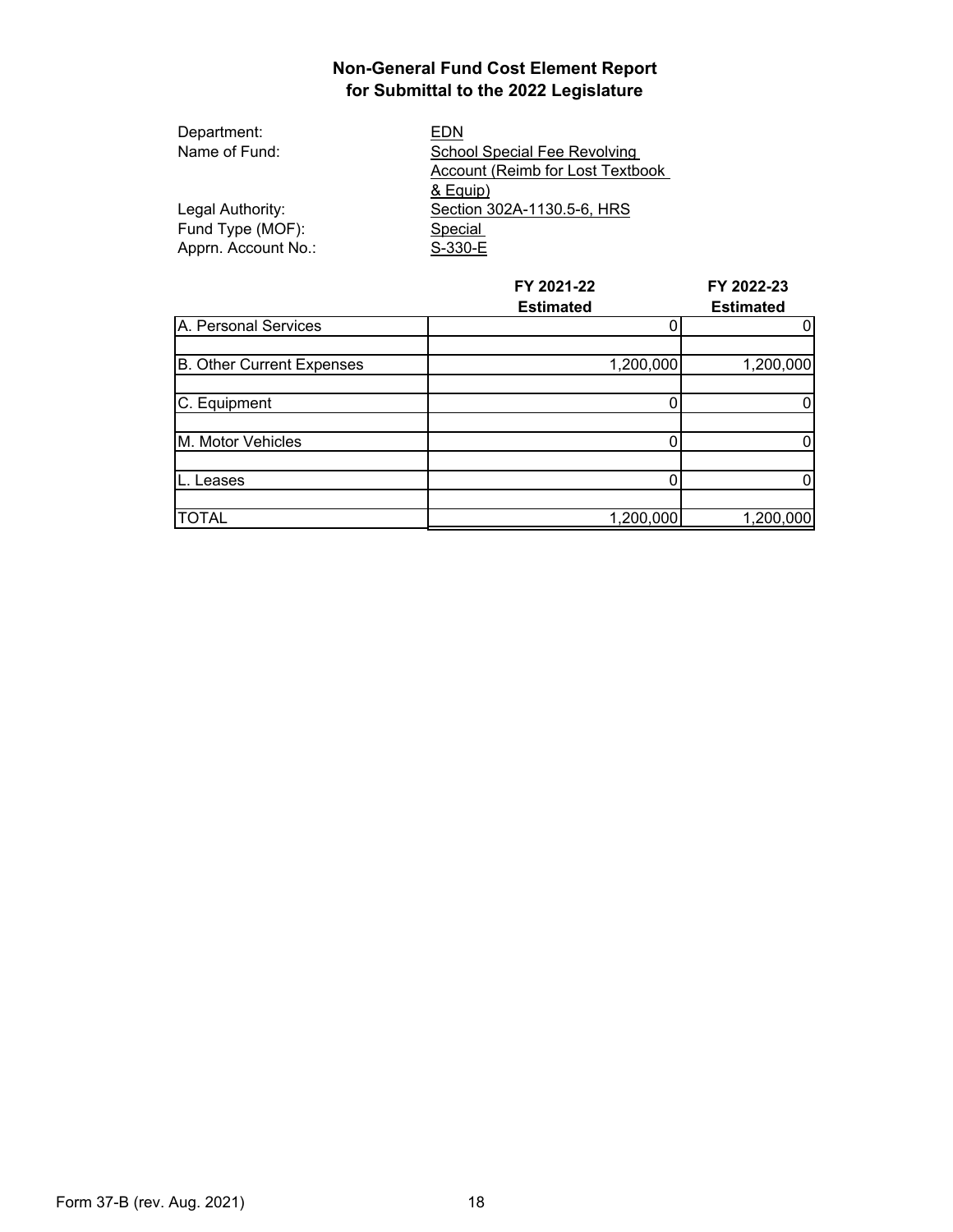| Department:         | EDN                                      |
|---------------------|------------------------------------------|
| Name of Fund:       | <b>Education Design and Construction</b> |
|                     | <b>Project Assessment Fund</b>           |
| Legal Authority:    | Section 302A-1508, HRS                   |
| Fund Type (MOF):    | Revolving                                |
| Apprn. Account No.: | S-339-E                                  |

|                           | FY 2021-22       | FY 2022-23<br><b>Estimated</b> |
|---------------------------|------------------|--------------------------------|
|                           | <b>Estimated</b> |                                |
| A. Personal Services      | 100,000          | 100,000                        |
|                           |                  |                                |
| B. Other Current Expenses | 4,400,000        | 4,400,000                      |
|                           |                  |                                |
| C. Equipment              |                  | 0                              |
|                           |                  |                                |
| M. Motor Vehicles         |                  | 0                              |
|                           |                  |                                |
| Leases                    |                  | 0                              |
|                           |                  |                                |
| <b>TOTAL</b>              | 4,500,000        | 4,500,000                      |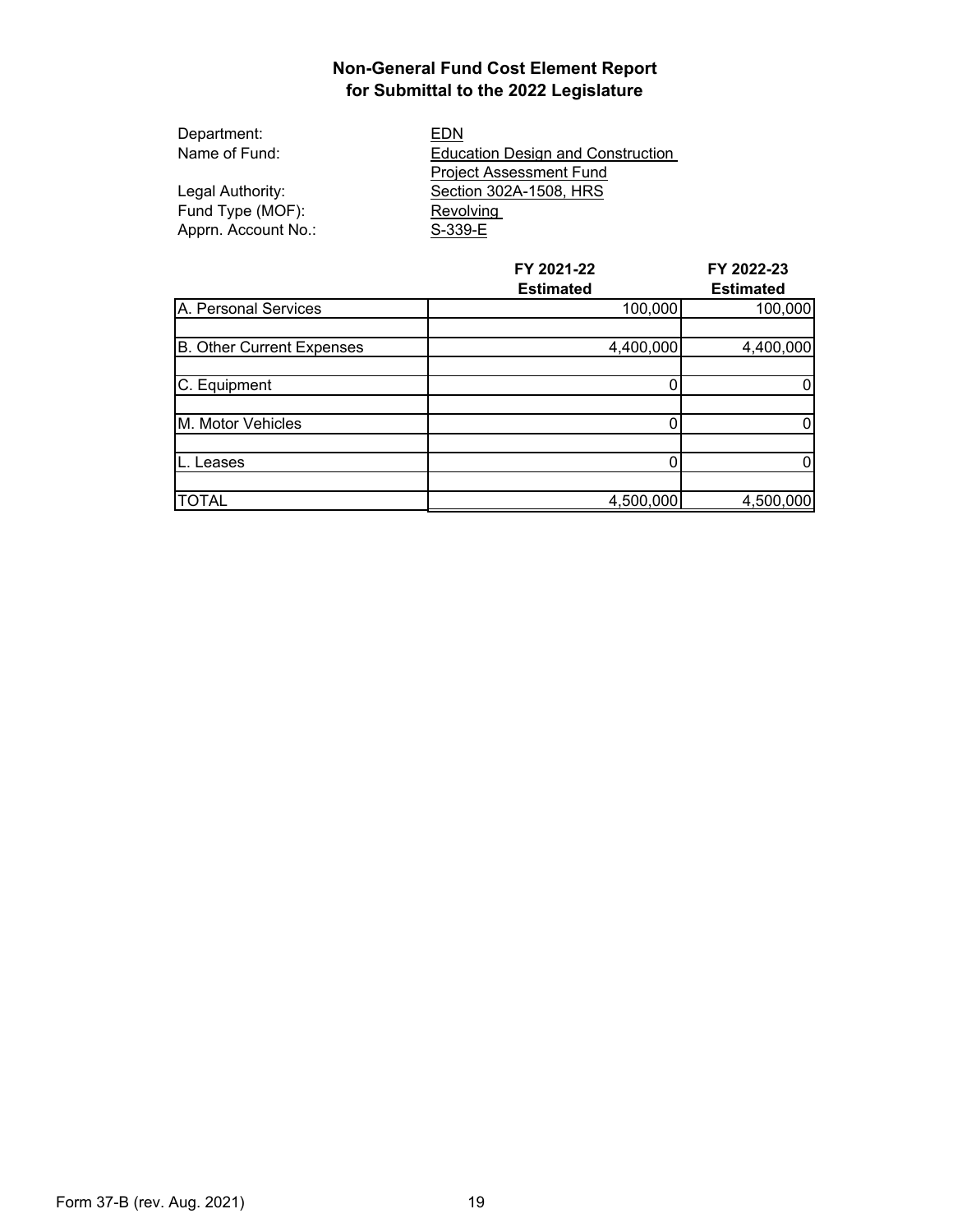| EDN                               |
|-----------------------------------|
| Recovery of Federal Reimbursement |
| Section 302A-1406, HRS            |
| Revolving                         |
| S-345-E                           |
|                                   |

|                           | FY 2021-22       | FY 2022-23<br><b>Estimated</b> |
|---------------------------|------------------|--------------------------------|
|                           | <b>Estimated</b> |                                |
| A. Personal Services      | 313,059          | 313,059                        |
|                           |                  |                                |
| B. Other Current Expenses | 3,174,406        | 3,174,406                      |
|                           |                  |                                |
| C. Equipment              |                  |                                |
|                           |                  |                                |
| M. Motor Vehicles         |                  | 0                              |
|                           |                  |                                |
| Leases                    |                  | 0                              |
|                           |                  |                                |
| <b>TOTAL</b>              | 3,487,465        | 3,487,465                      |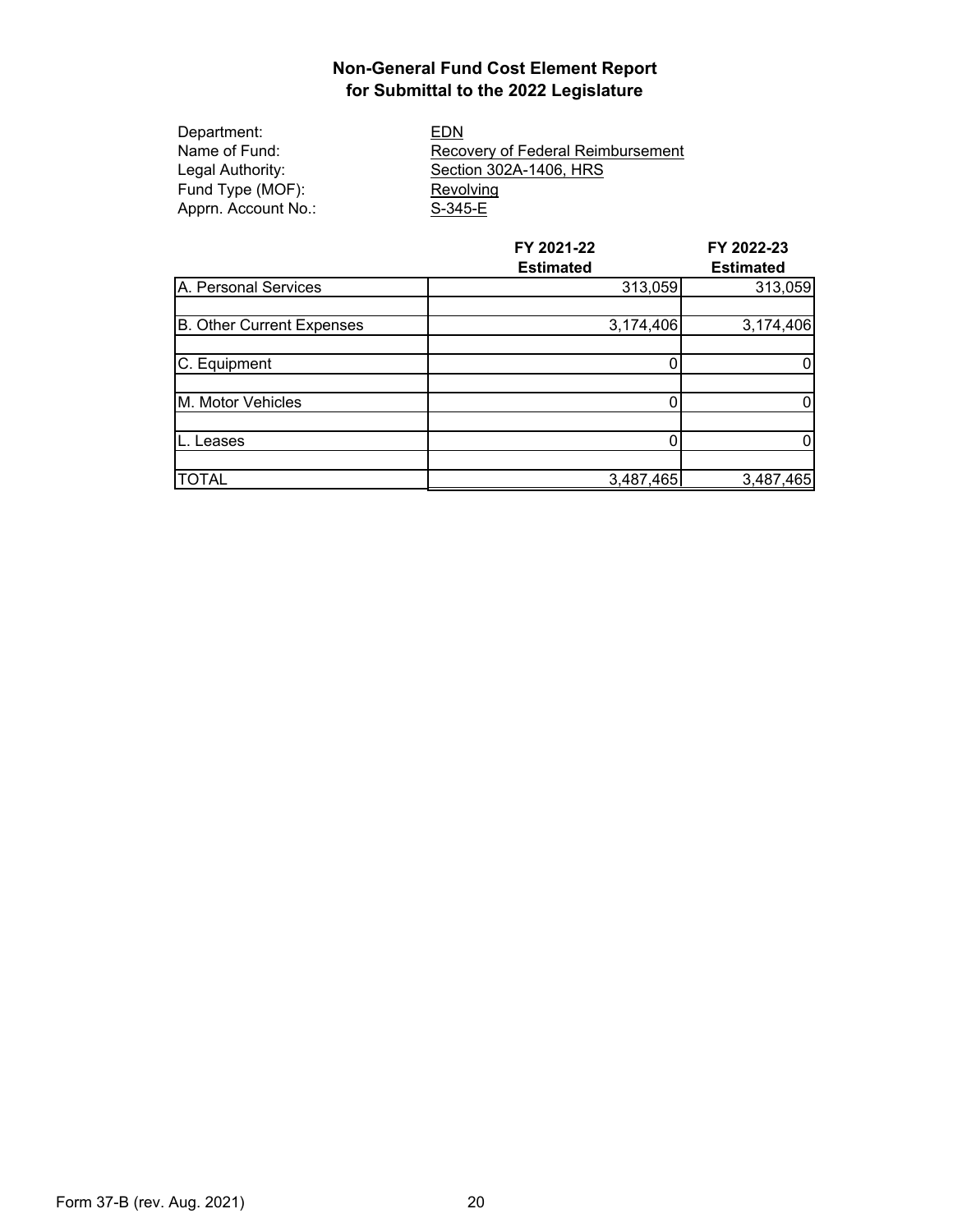Department: EDN Apprn. Account No.: S-346-E

Name of Fund: After-School Plus Program Revolving Fund<br>Legal Authority: Section 302A-1149.5, HRS Legal Authority: Section 302A-1149.5, HRS<br>Fund Type (MOF): Revolving / Interdepartment Revolving / Interdepartmental Xfer

|                           | FY 2021-22       | FY 2022-23       |
|---------------------------|------------------|------------------|
|                           | <b>Estimated</b> | <b>Estimated</b> |
| A. Personal Services      | 4,124,665        | 4,124,665        |
|                           |                  |                  |
| B. Other Current Expenses | 7,100,000        | 7,100,000        |
|                           |                  |                  |
| C. Equipment              |                  | 0                |
|                           |                  |                  |
| M. Motor Vehicles         | 0                | 0                |
|                           |                  |                  |
| Leases                    |                  | 0                |
|                           |                  |                  |
| <b>TOTAL</b>              | 11,224,665       | 11,224,665       |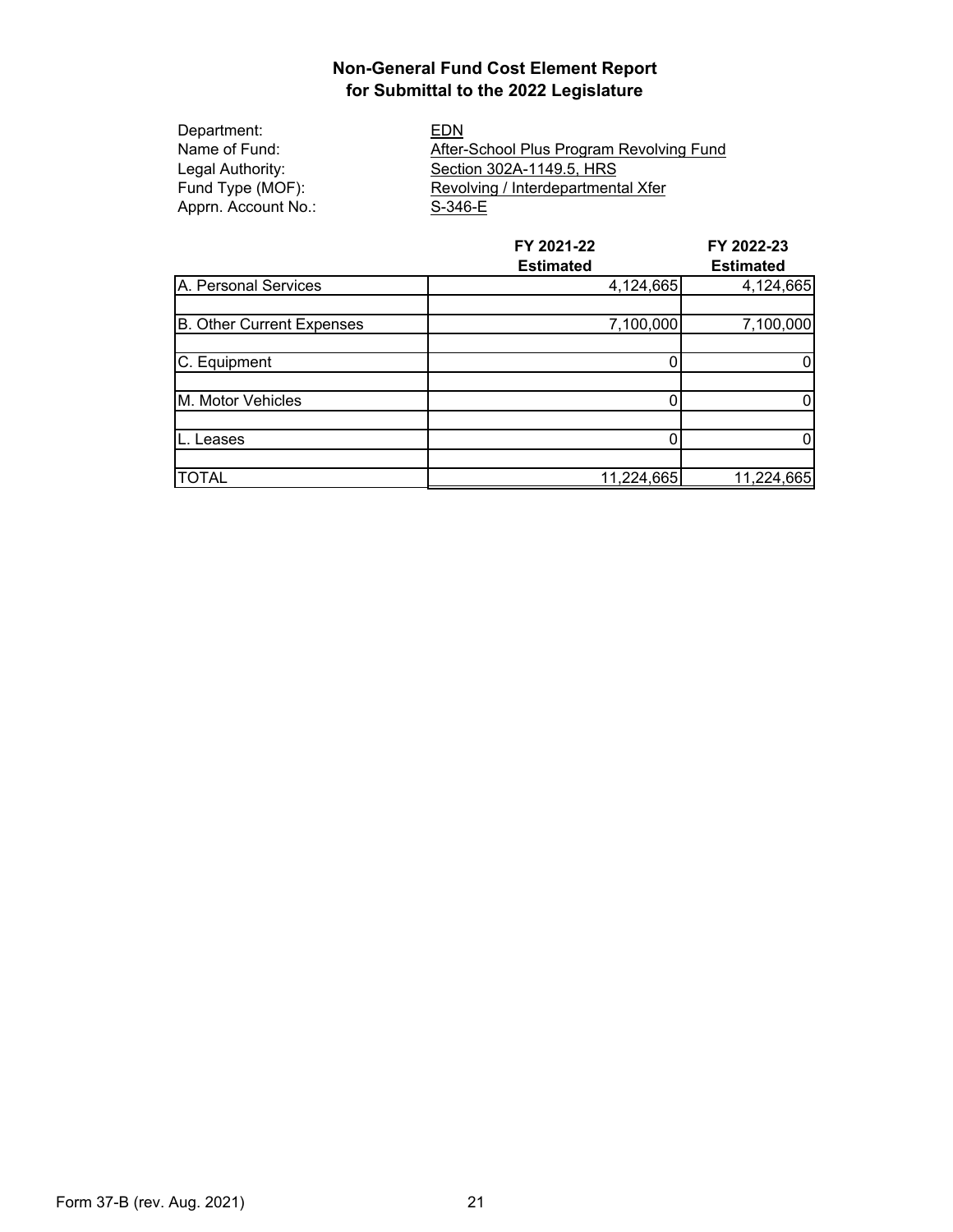| Department:         | EDN                          |
|---------------------|------------------------------|
| Name of Fund:       | Federal Grants Search,       |
|                     | Development, and Application |
|                     | <b>Revolving Fund</b>        |
| Legal Authority:    | Section 302A-1405, HRS       |
| Fund Type (MOF):    | Revolving                    |
| Apprn. Account No.: | S-347-E                      |

|                           | FY 2021-22       | FY 2022-23       |
|---------------------------|------------------|------------------|
|                           | <b>Estimated</b> | <b>Estimated</b> |
| A. Personal Services      | 1,541,842        | 1,541,842        |
| B. Other Current Expenses | 879,491          | 879,491          |
|                           |                  |                  |
| C. Equipment              |                  |                  |
| M. Motor Vehicles         |                  | 0                |
|                           |                  |                  |
| Leases                    |                  | 0                |
|                           |                  |                  |
| <b>TOTAL</b>              | 2,421,333        | 2,421,333        |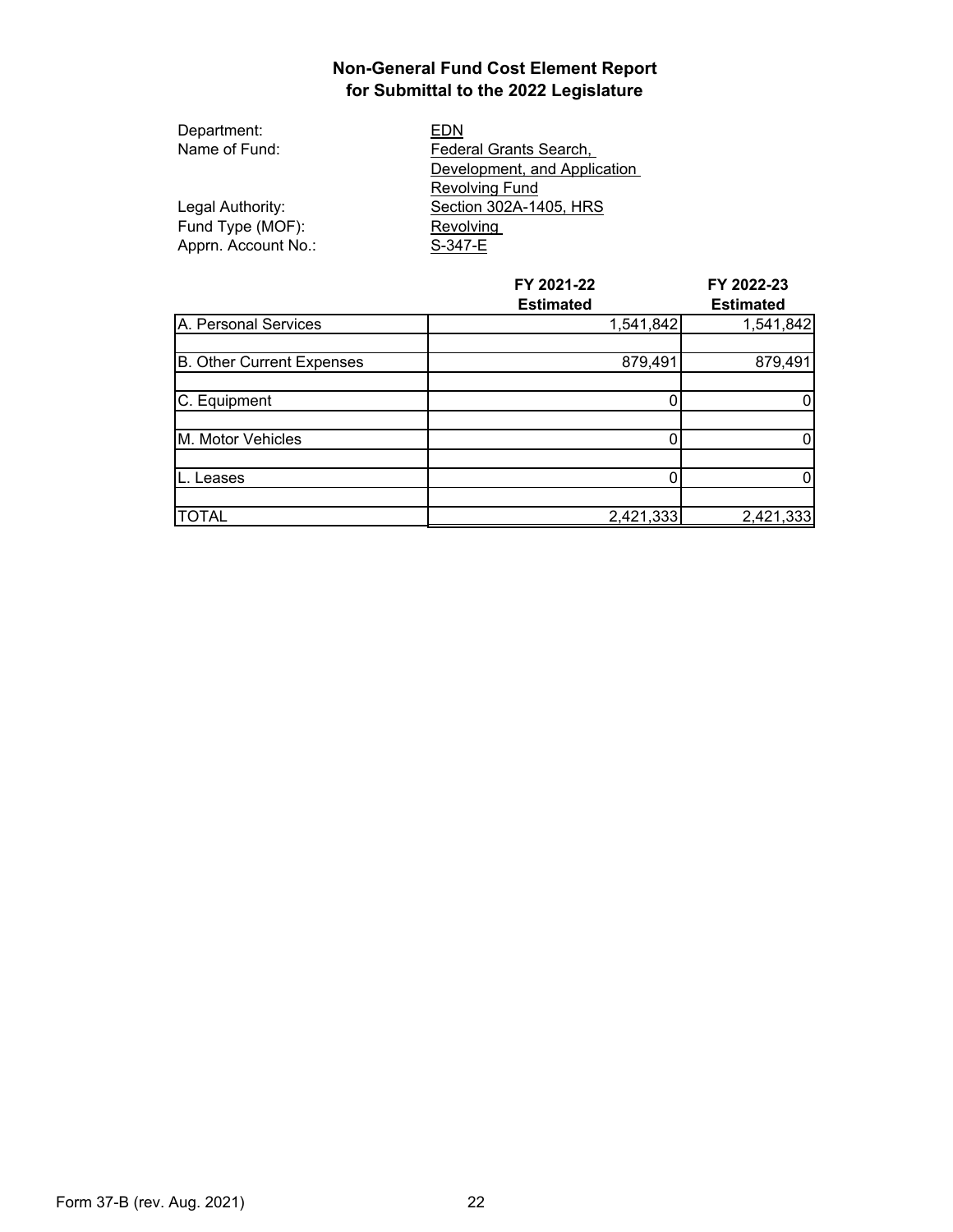| Department:         | EDN                                      |
|---------------------|------------------------------------------|
| Name of Fund:       | <b>Driver Education Fund</b>             |
| Legal Authority:    | Section 431:10C-115 and 431:10G-107, HRS |
| Fund Type (MOF):    | Interdepartmental Transfer               |
| Apprn. Account No.: | S-350-E                                  |
|                     |                                          |

|                                  | FY 2021-22<br><b>Estimated</b> | FY 2022-23<br><b>Estimated</b> |
|----------------------------------|--------------------------------|--------------------------------|
| A. Personal Services             | 905,000                        | 905,000                        |
| <b>B.</b> Other Current Expenses | 3,090,605                      | 3,090,605                      |
| C. Equipment                     |                                | 0                              |
| M. Motor Vehicles                |                                | 0                              |
| Leases                           |                                | 0                              |
| <b>TOTAL</b>                     | 3,995,605                      | 3,995,605                      |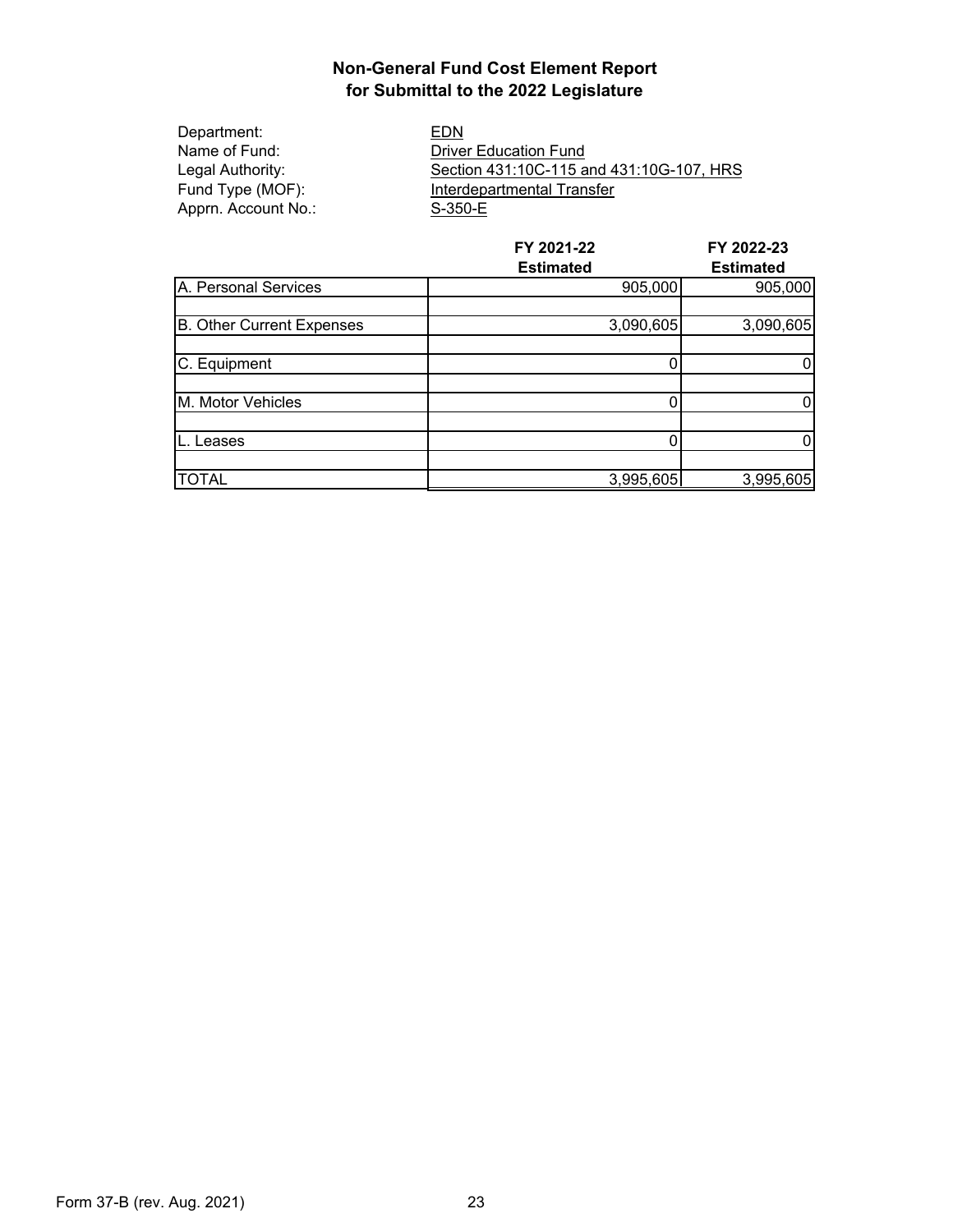## **Non-General Fund Cost Element Report**

Department: EDN Apprn. Account No.: S-360-E

Name of Fund: Workers Compensation<br>
Legal Authority: Appropriated Annually vi Appropriated Annually via Executive Budget Fund Type (MOF): Interdepartmental Transfer

|                                  | FY 2021-22       | FY 2022-23       |
|----------------------------------|------------------|------------------|
|                                  | <b>Estimated</b> | <b>Estimated</b> |
| A. Personal Services             | 500,000          | 500,000          |
|                                  |                  |                  |
| <b>B.</b> Other Current Expenses | 1,200,000        | 1,200,000        |
|                                  |                  |                  |
| C. Equipment                     |                  | 0                |
|                                  |                  |                  |
| M. Motor Vehicles                | 0                | 0                |
|                                  |                  |                  |
| eases.                           | 0                | 0                |
|                                  |                  |                  |
| <b>TOTAL</b>                     | 1,700,000        | 1,700,000        |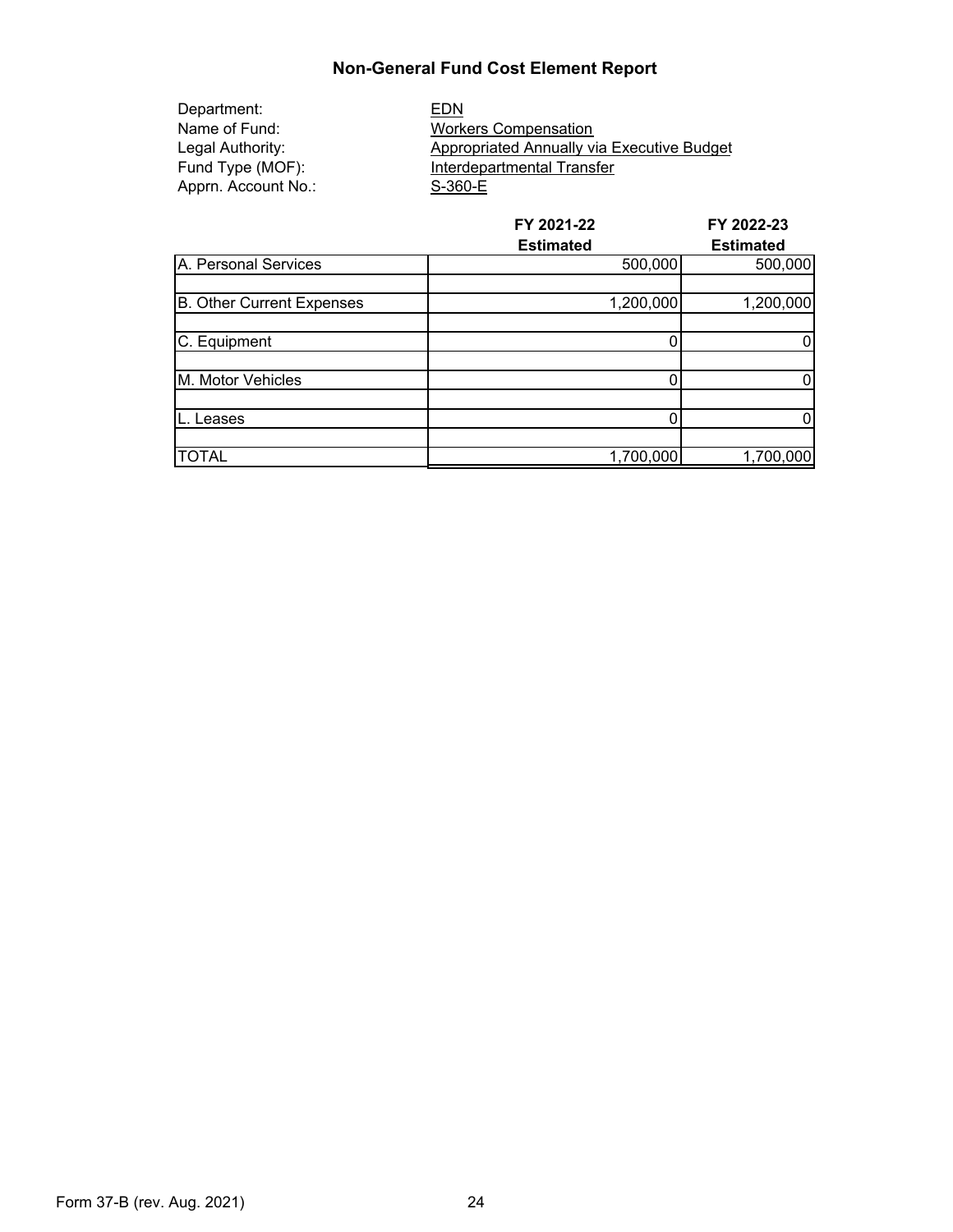Department: EDN<br>Name of Fund: Unem Apprn. Account No.:

Name of Fund:<br>
Legal Authority: examployment Insurance - Interdepartmental Fund<br>
Appropriated Annually via Executive Budget Appropriated Annually via Executive Budget Fund Type (MOF):<br>
Apprn. Account No.: S-361-E

|                           | FY 2021-22       | FY 2022-23       |
|---------------------------|------------------|------------------|
|                           | <b>Estimated</b> | <b>Estimated</b> |
| A. Personal Services      | 200,000          | 200,000          |
|                           |                  |                  |
| B. Other Current Expenses | 1,600,000        | 1,600,000        |
|                           |                  |                  |
| C. Equipment              |                  | 0                |
|                           |                  |                  |
| M. Motor Vehicles         |                  | 0                |
|                           |                  |                  |
| Leases                    | 0                | 0                |
|                           |                  |                  |
| <b>TOTAL</b>              | 1,800,000        | 1,800,000        |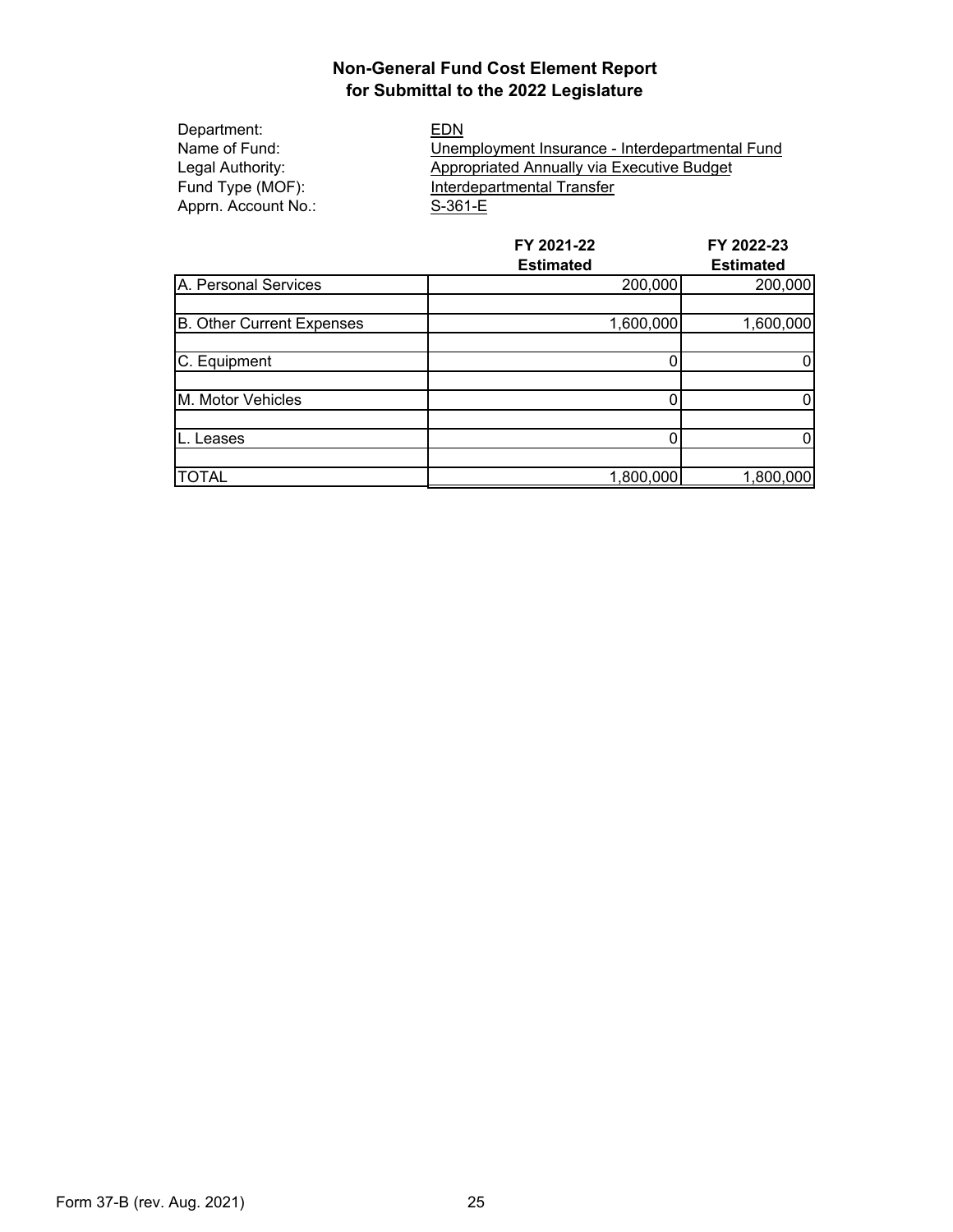| Department:         | EDN                                     |
|---------------------|-----------------------------------------|
| Name of Fund:       | Federal Funds - EDN 100                 |
| Legal Authority:    | <b>Elementary and Secondary</b>         |
|                     | <b>Education Act and Perkins Career</b> |
|                     | and Technical Education Act             |
| Fund Type (MOF):    | Federal (P)                             |
| Apprn. Account No.: | S-810-E                                 |

|                           | FY 2021-22       | FY 2022-23       |
|---------------------------|------------------|------------------|
|                           | <b>Estimated</b> | <b>Estimated</b> |
| A. Personal Services      | 1,000,000        | 1,000,000        |
| B. Other Current Expenses | 8,399,999        | 8,399,999        |
|                           |                  |                  |
| C. Equipment              |                  |                  |
| M. Motor Vehicles         |                  | 0                |
|                           |                  |                  |
| eases.                    |                  | 0                |
|                           |                  |                  |
| <b>TOTAL</b>              | 9,399,999        | 9,399,999        |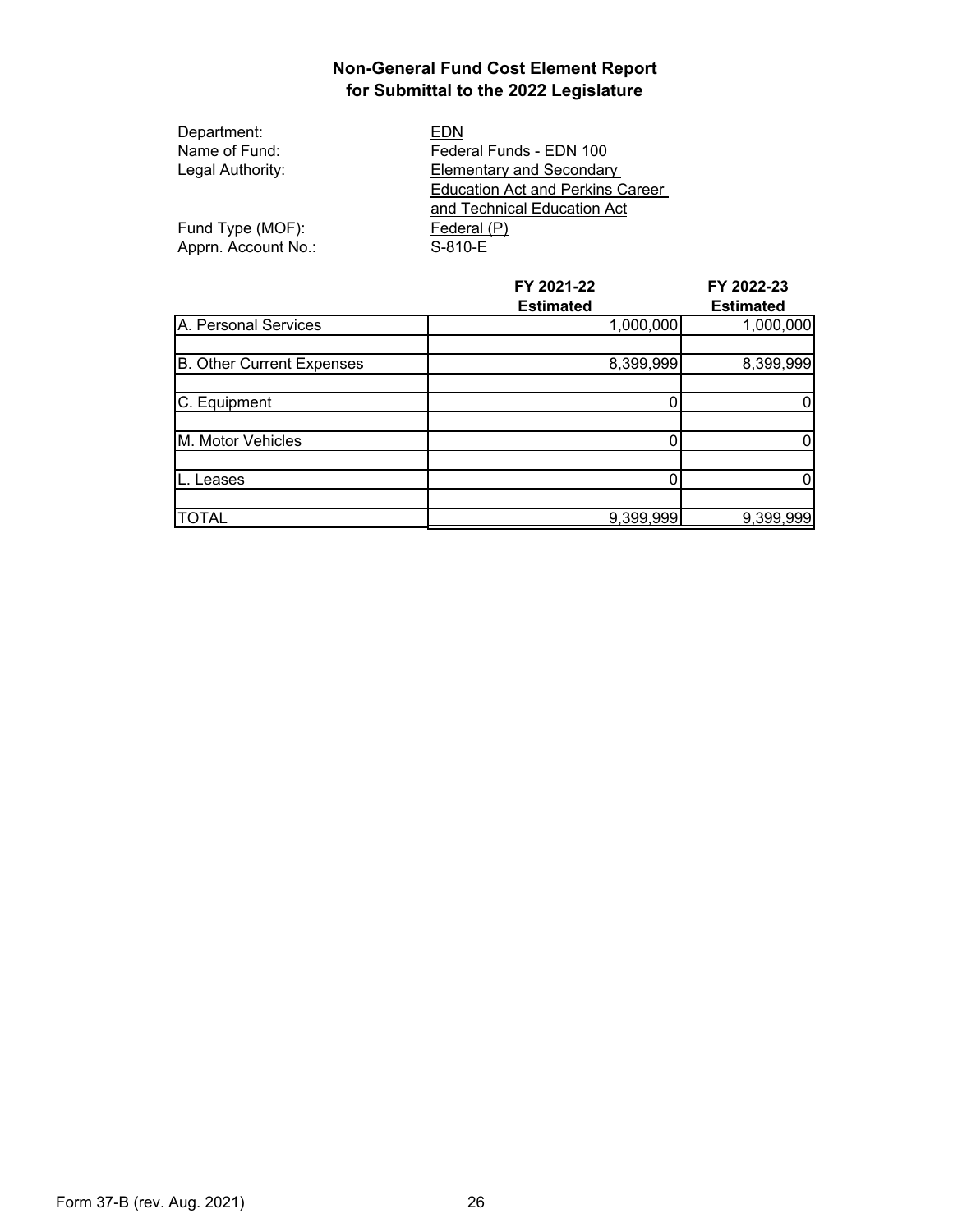Department: EDN<br>Name of Fund: Feder Fund Type (MOF):<br>
Apprn. Account No.: S-820-E Apprn. Account No.:

Name of Fund: Federal Funds - EDN 200<br>
Legal Authority: National Assessment of Equation National Assessment of Education Progress (NAEP)<br>Federal (P)

|                           | FY 2021-22       | FY 2022-23       |
|---------------------------|------------------|------------------|
|                           | <b>Estimated</b> | <b>Estimated</b> |
| A. Personal Services      | 208,168          | 208,168          |
|                           |                  |                  |
| B. Other Current Expenses | 65,626           | 65,626           |
|                           |                  |                  |
| C. Equipment              |                  | 0                |
|                           |                  |                  |
| M. Motor Vehicles         |                  | 0                |
|                           |                  |                  |
| Leases                    |                  | 0                |
|                           |                  |                  |
| <b>TOTAL</b>              | 273,794          | 273,794          |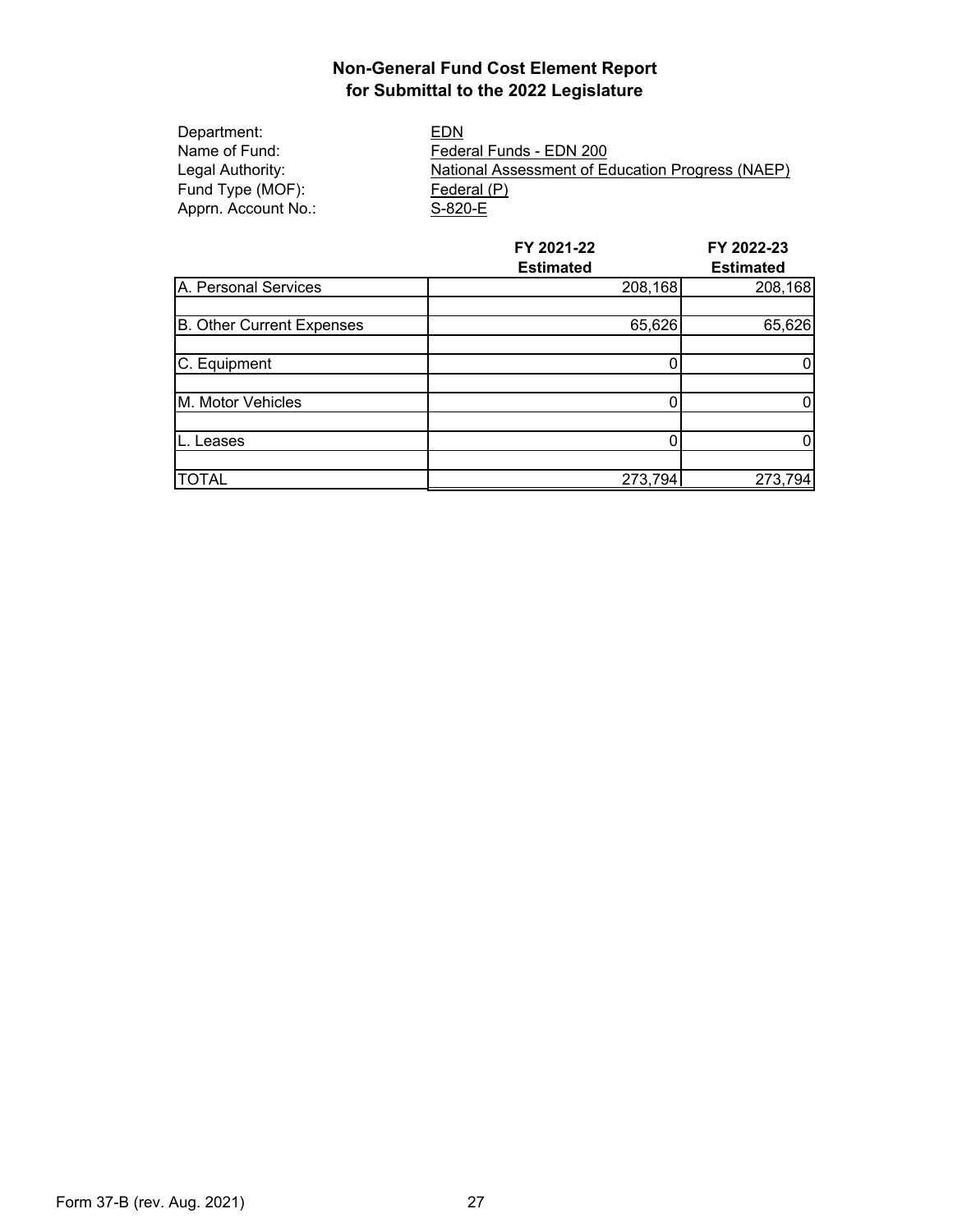Department: EDN<br>
Name of Fund: Feder Name of Fund: Federal Funds - EDN 300<br>
Legal Authority: F.L. 100-297 National Coo P.L. 100-297 National Cooperative Education Statistics Fund Type (MOF):<br>
Apprn. Account No.: S-830-E Apprn. Account No.:

|                                  | FY 2021-22<br><b>Estimated</b> | FY 2022-23<br><b>Estimated</b> |
|----------------------------------|--------------------------------|--------------------------------|
| A. Personal Services             |                                |                                |
| <b>B.</b> Other Current Expenses | 30,000                         | 30,000                         |
| C. Equipment                     |                                |                                |
| M. Motor Vehicles                |                                |                                |
| eases.                           |                                |                                |
| <b>TOTAL</b>                     | 30,000                         | 30,000                         |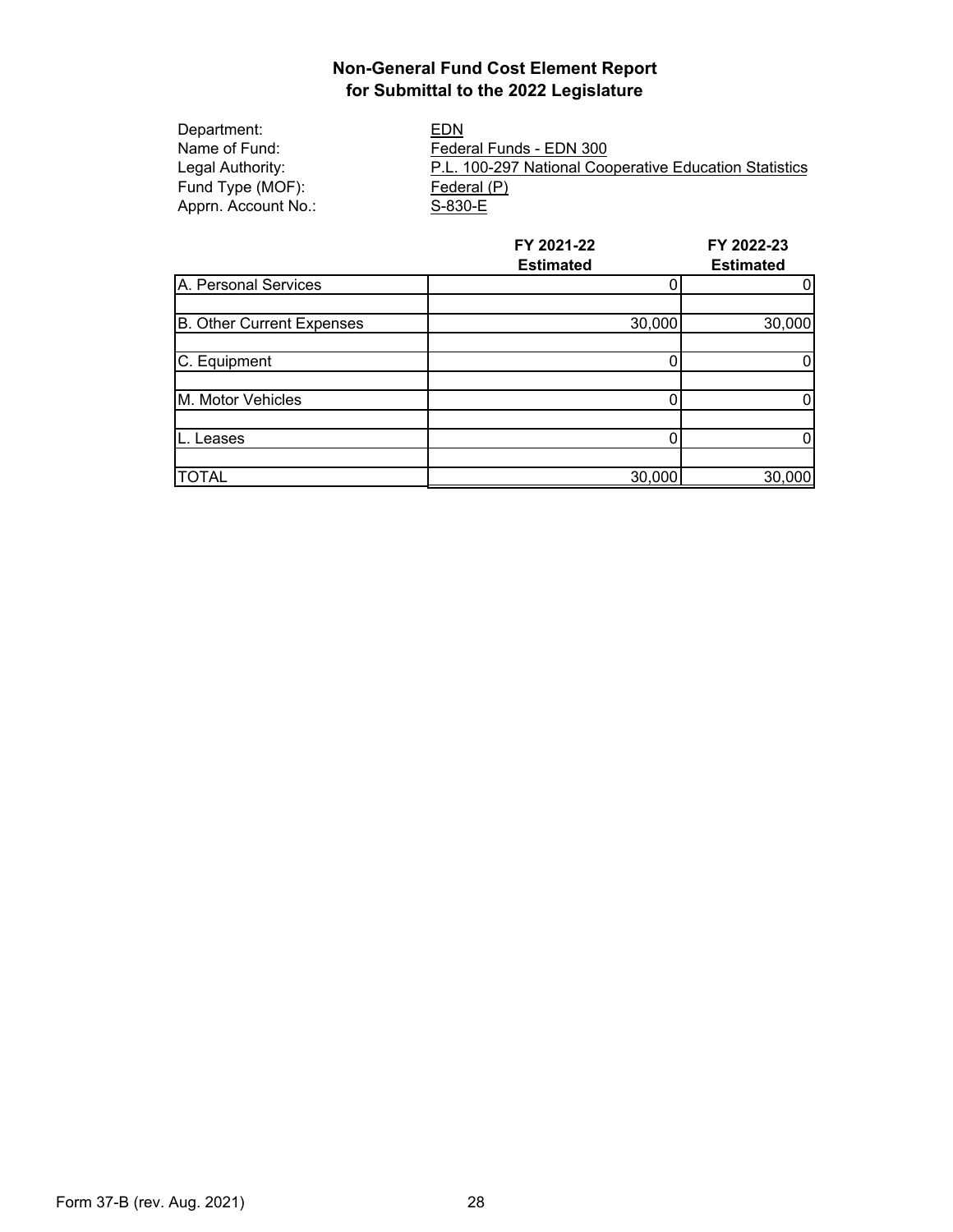| Department:         | EDN                    |
|---------------------|------------------------|
| Name of Fund:       | Donations - Operating  |
| Legal Authority:    | Section 302A-1122, HRS |
| Fund Type (MOF):    | Trust                  |
| Apprn. Account No.: | T-902-E                |

|                                  | FY 2021-22<br><b>Estimated</b> | FY 2022-23<br><b>Estimated</b> |
|----------------------------------|--------------------------------|--------------------------------|
| A. Personal Services             | 1,000,000                      | 1,000,000                      |
| <b>B. Other Current Expenses</b> | 4,060,000                      | 4,060,000                      |
| C. Equipment                     |                                |                                |
| M. Motor Vehicles                |                                | 0                              |
| eases-                           |                                |                                |
| <b>TOTAL</b>                     | 5,060,000                      | 5,060,000                      |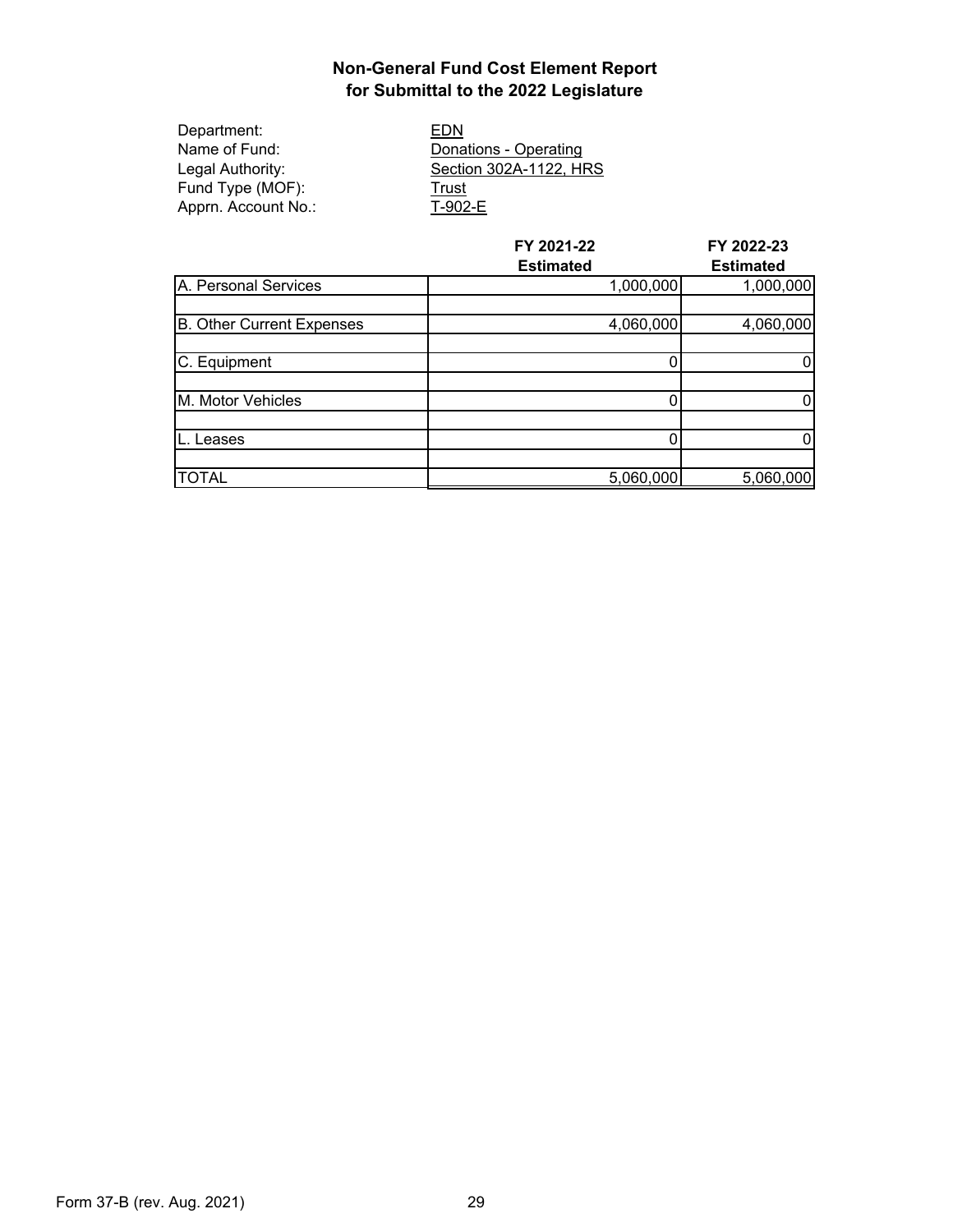| Department:         | EDN                                               |
|---------------------|---------------------------------------------------|
| Name of Fund:       | <b>Foundations &amp; Other Grants - Operating</b> |
| Legal Authority:    | Section 302A-1122, HRS                            |
| Fund Type (MOF):    | Trust                                             |
| Apprn. Account No.: | T-913-E                                           |
|                     |                                                   |

|                           | FY 2021-22<br><b>Estimated</b> | FY 2022-23<br><b>Estimated</b> |
|---------------------------|--------------------------------|--------------------------------|
| A. Personal Services      | 2,500,000                      | 2,500,000                      |
| B. Other Current Expenses | 2,500,000                      | 2,500,000                      |
| C. Equipment              |                                |                                |
| M. Motor Vehicles         | 0                              | 0                              |
| eases.                    |                                |                                |
| <b>TOTAL</b>              | 5,000,000                      | 5,000,000                      |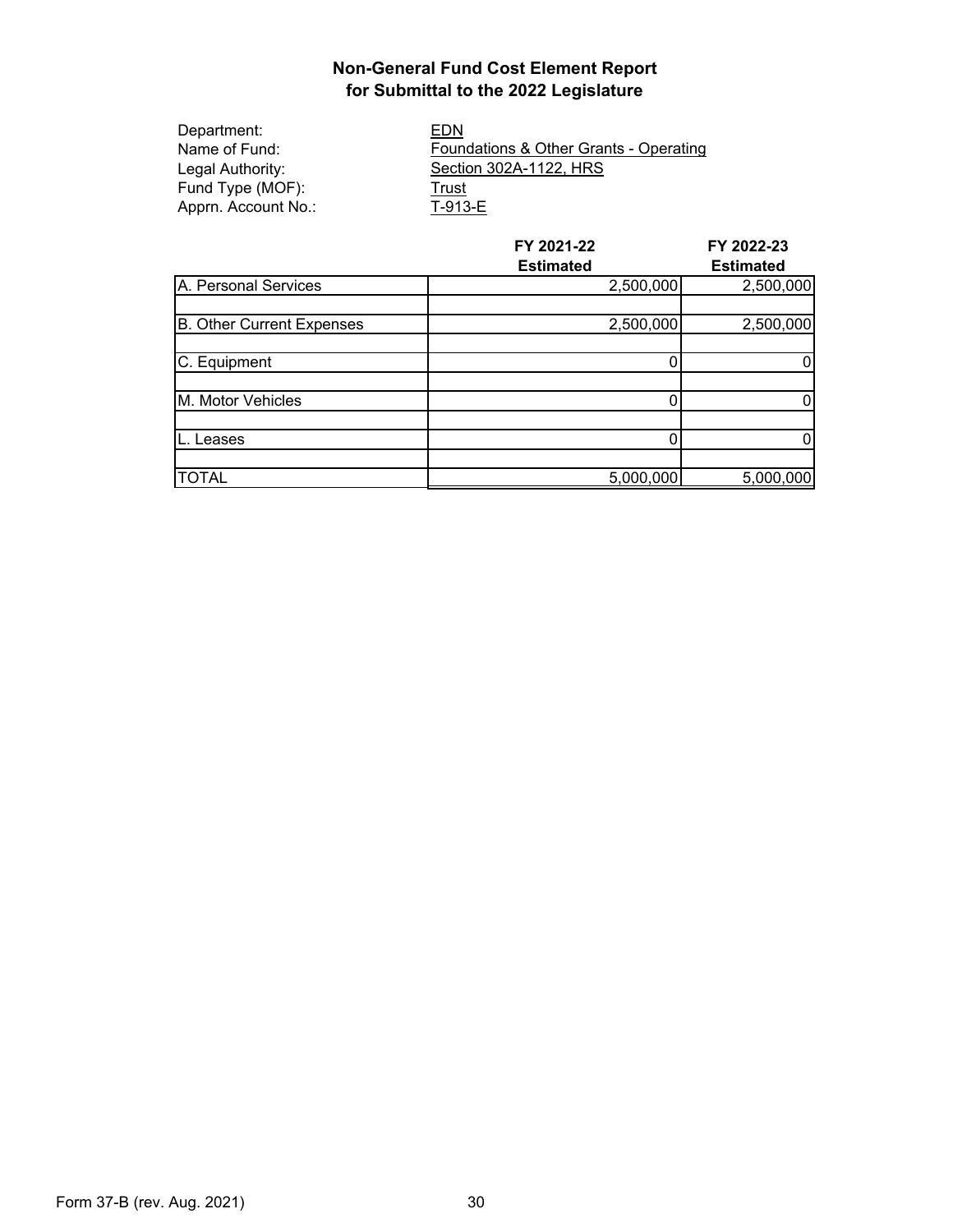| EDN                        |
|----------------------------|
| <b>Athletic Trust Fund</b> |
| Section 302A-1122, HRS     |
| Trust                      |
| T-915-E                    |
|                            |

|                                  | FY 2021-22<br><b>Estimated</b> | FY 2022-23<br><b>Estimated</b> |
|----------------------------------|--------------------------------|--------------------------------|
| A. Personal Services             | 60,000                         | 60,000                         |
| <b>B. Other Current Expenses</b> | 1,440,000                      | 1,440,000                      |
| C. Equipment                     |                                |                                |
| M. Motor Vehicles                |                                |                                |
| Leases                           |                                | 0                              |
| <b>TOTAL</b>                     | 1,500,000                      | 1,500,000                      |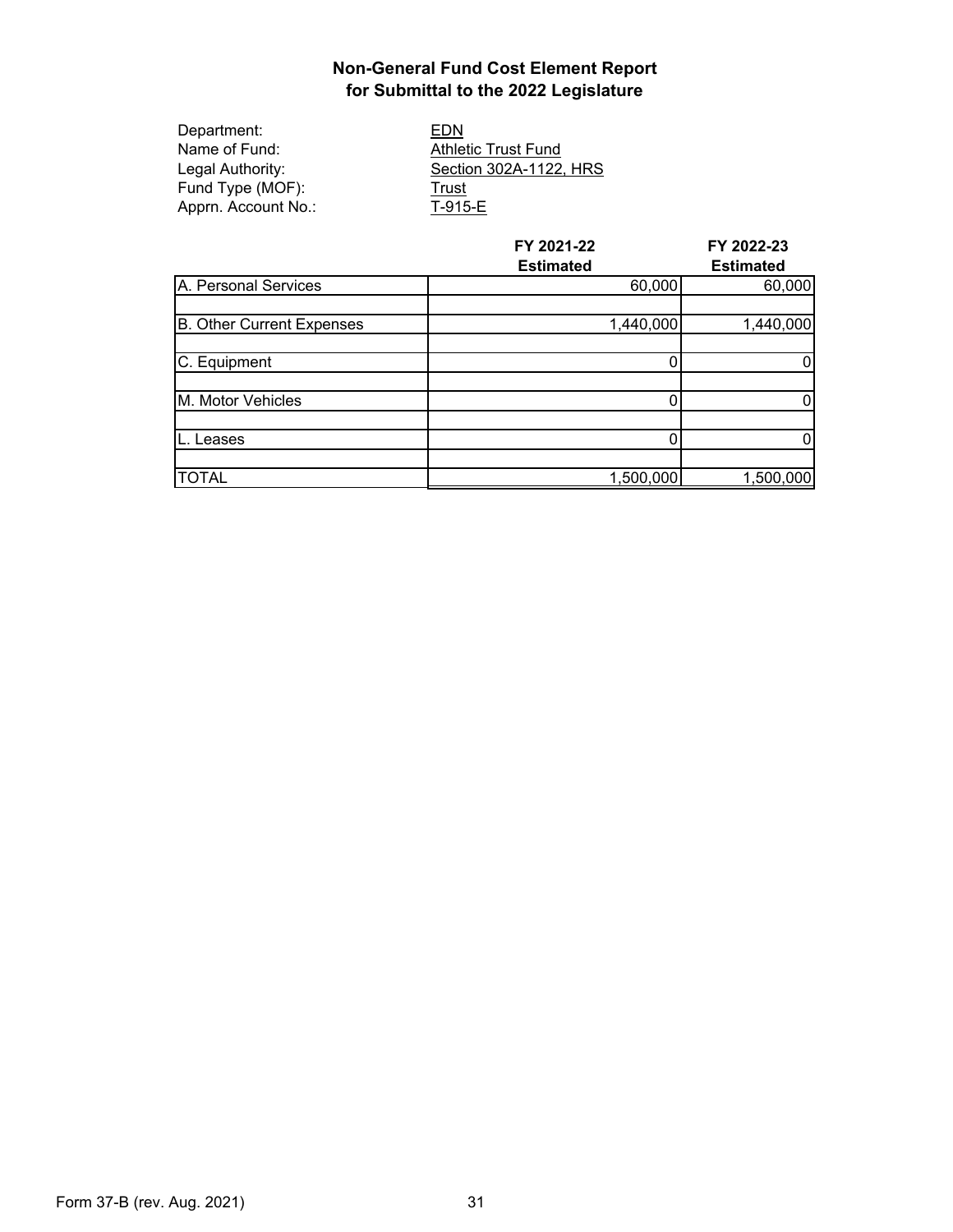| Department:         | EDN                                   |
|---------------------|---------------------------------------|
| Name of Fund:       | OLELO - Educational Program Public TV |
| Legal Authority:    | Section 302A-1122, HRS                |
| Fund Type (MOF):    | Trust                                 |
| Apprn. Account No.: | T-916-E                               |

|                           | FY 2021-22       | FY 2022-23       |
|---------------------------|------------------|------------------|
|                           | <b>Estimated</b> | <b>Estimated</b> |
| A. Personal Services      | 550,000          | 550,000          |
|                           |                  |                  |
| B. Other Current Expenses | 650,000          | 650,000          |
|                           |                  |                  |
| C. Equipment              |                  |                  |
|                           |                  |                  |
| M. Motor Vehicles         |                  |                  |
|                           |                  |                  |
| eases.                    |                  |                  |
|                           |                  |                  |
| <b>TOTAL</b>              | 1,200,000        | 1,200,000        |